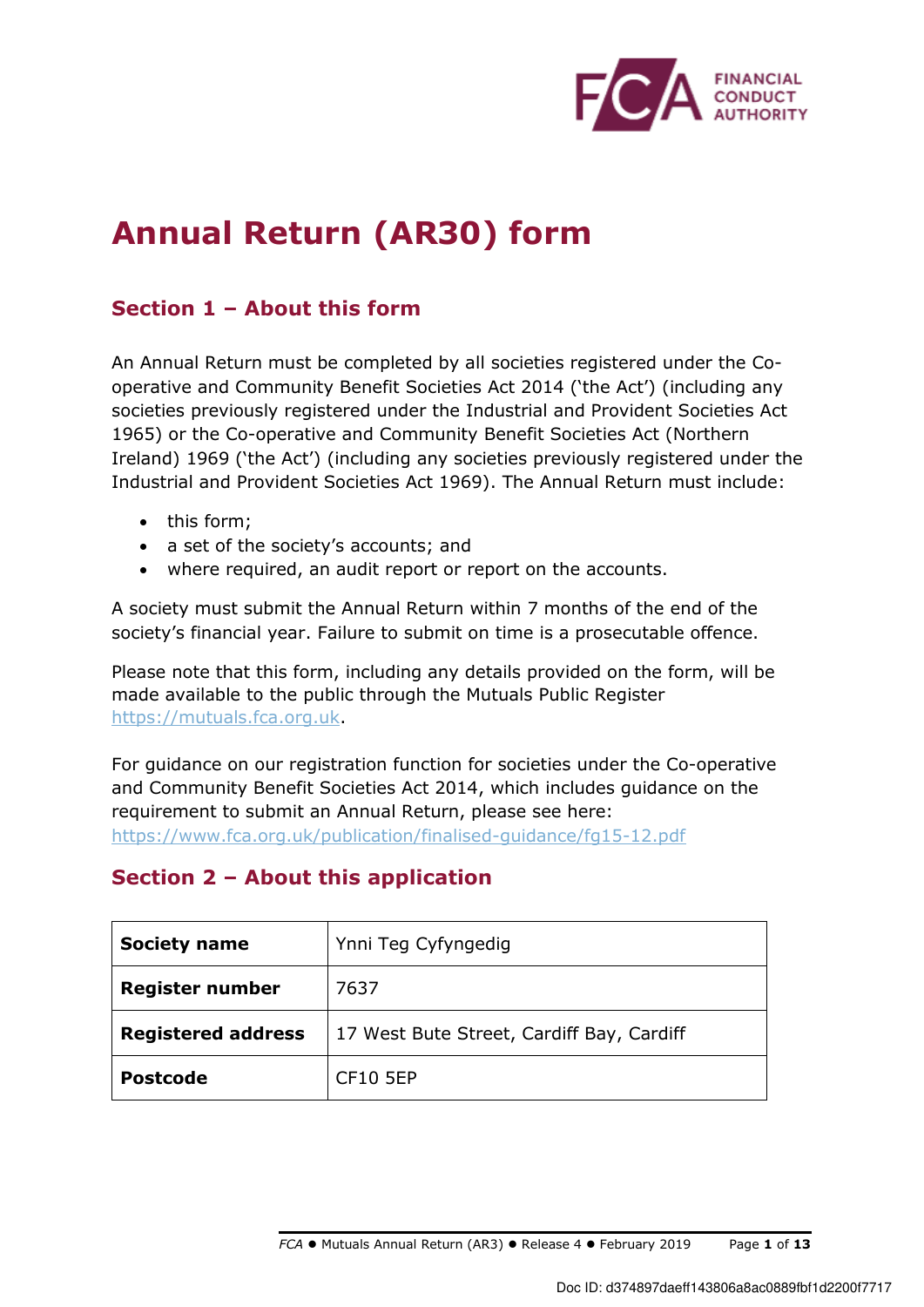### **2.1 What date did the financial year covered by these accounts end?**

| $ 3 1 $ $ 1 2 $ $ 2 0 1 9 $ |  |  |  |  |
|-----------------------------|--|--|--|--|
|-----------------------------|--|--|--|--|

# **Section 3 – People**

**3.1 Please provide the names of the people who were directors of the society during the financial year this return covers.** Some societies use the term 'committee member' or 'trustee' instead of 'director'. For ease of reference, we use 'director' throughout this form.

| <b>Name of director</b>          | Month and year of birth |      |
|----------------------------------|-------------------------|------|
| <b>Robert Proctor</b>            | November                | 1980 |
| <b>Gareth Tucker</b>             | September               | 1978 |
| Jeremy Thorp                     | December                | 1965 |
| <b>Grant Peisley</b>             | March                   | 1972 |
| Dan McCallum (retired July 2019) | November                | 1967 |
|                                  |                         |      |
|                                  |                         |      |
|                                  |                         |      |
|                                  |                         |      |
|                                  |                         |      |
|                                  |                         |      |
|                                  |                         |      |

Continue on to a separate sheet if necessary.

### **3.2 All directors must be 16 or older. Please confirm this is this case:**

All directors are aged 16 or over  $\boxtimes$ 

## **3.3 Societies are within the scope of the Company Directors Disqualification Act 1986 (CDDA). Please confirm that no director is disqualified under that Act:**

No director is disqualified  $\boxtimes$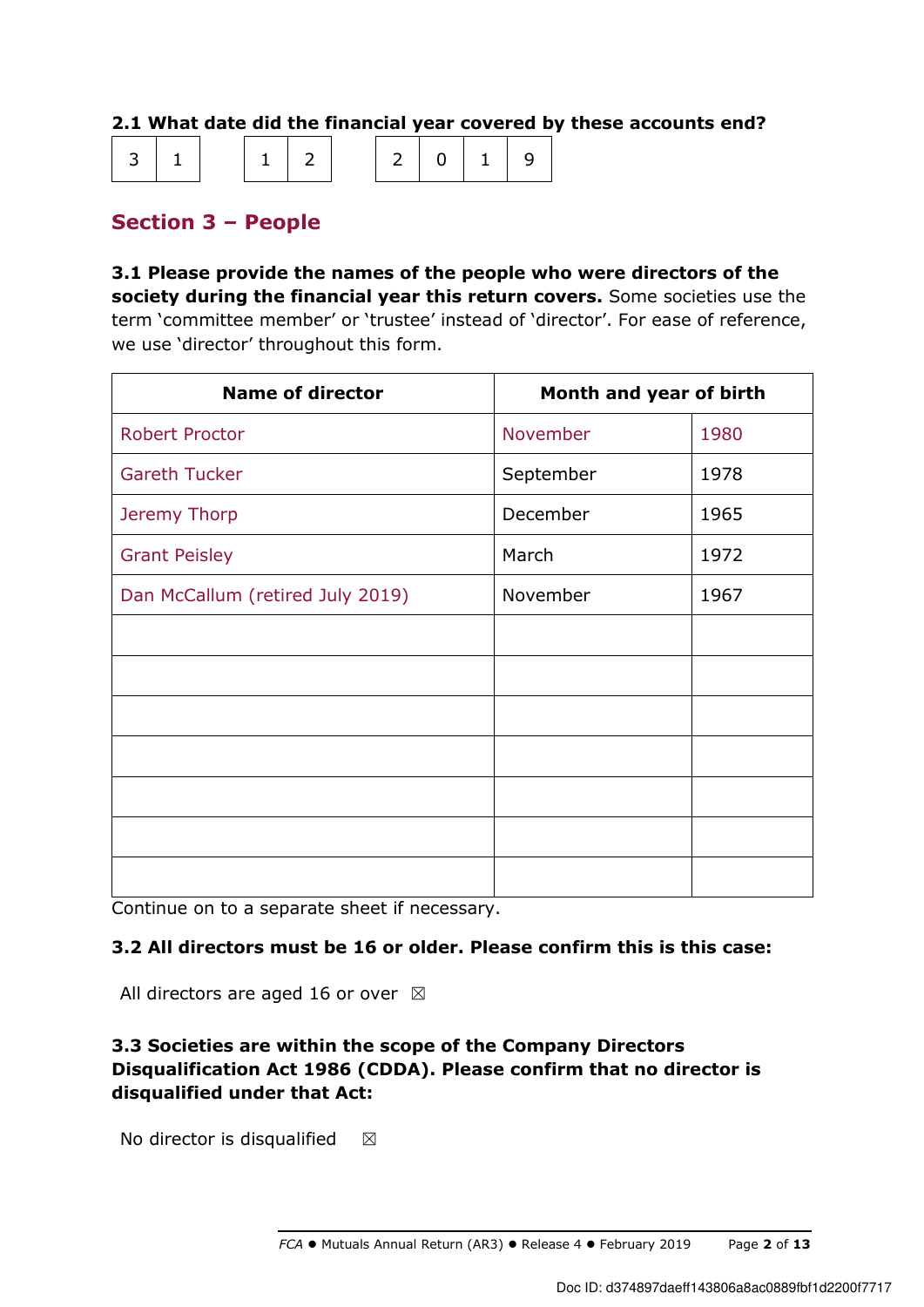**3.4 Please state any close links which any of the directors has with any society, company or authority.** 'Close links' includes any directorships or senior positions held by directors of the society in other organisations.

Gareth Tucker: Director of Seren Energy Limited; Seren Renewables Limited; Seren Renewables SPV2 Limited; Seren PEP Wind Limited; Swansea Community Energy & Enterprise Scheme; Ynni Newydd Cyfyngedig.

Jeremy Thorp: Director of Robert Owen Renewables Limited; Community Energy Wales; Circular Conomy Mid Wales Limited; Bike to the Future CIO; Ynni Newydd Cyfyngedig.

Grant Paisley; Director of Community Energy Wales; Ynni Lleu CBC; Ynni Llyn CBC; Datblygiadau Egni Gwledig CBC; Ynni Newydd Cyfyngedig.

Dan McCallum; Director of Awel Limited; Awel Aman Tawe; Awel y Gwrhyd Company CIC.

Robert Proctor: Director of Ynni Newydd Cyfyngedig; Tir Awen.

## **3.5 Please provide the name of the person who was secretary at the end of the financial year this return covers.** Societies must have a secretary.

| <b>Name of secretary</b> | Month and year of birth |      |
|--------------------------|-------------------------|------|
| <b>Robert Proctor</b>    | <b>November</b>         | 1980 |

# **Section 4 – Financial information**

### **4.1 Please confirm that:**

| accounts are being submitted with this form                                         |   |
|-------------------------------------------------------------------------------------|---|
| the accounts comply with relevant statutory and<br>accounting requirements          | ⊠ |
| the accounts are signed by two members and<br>the secretary (3 signatures in total) | ⊠ |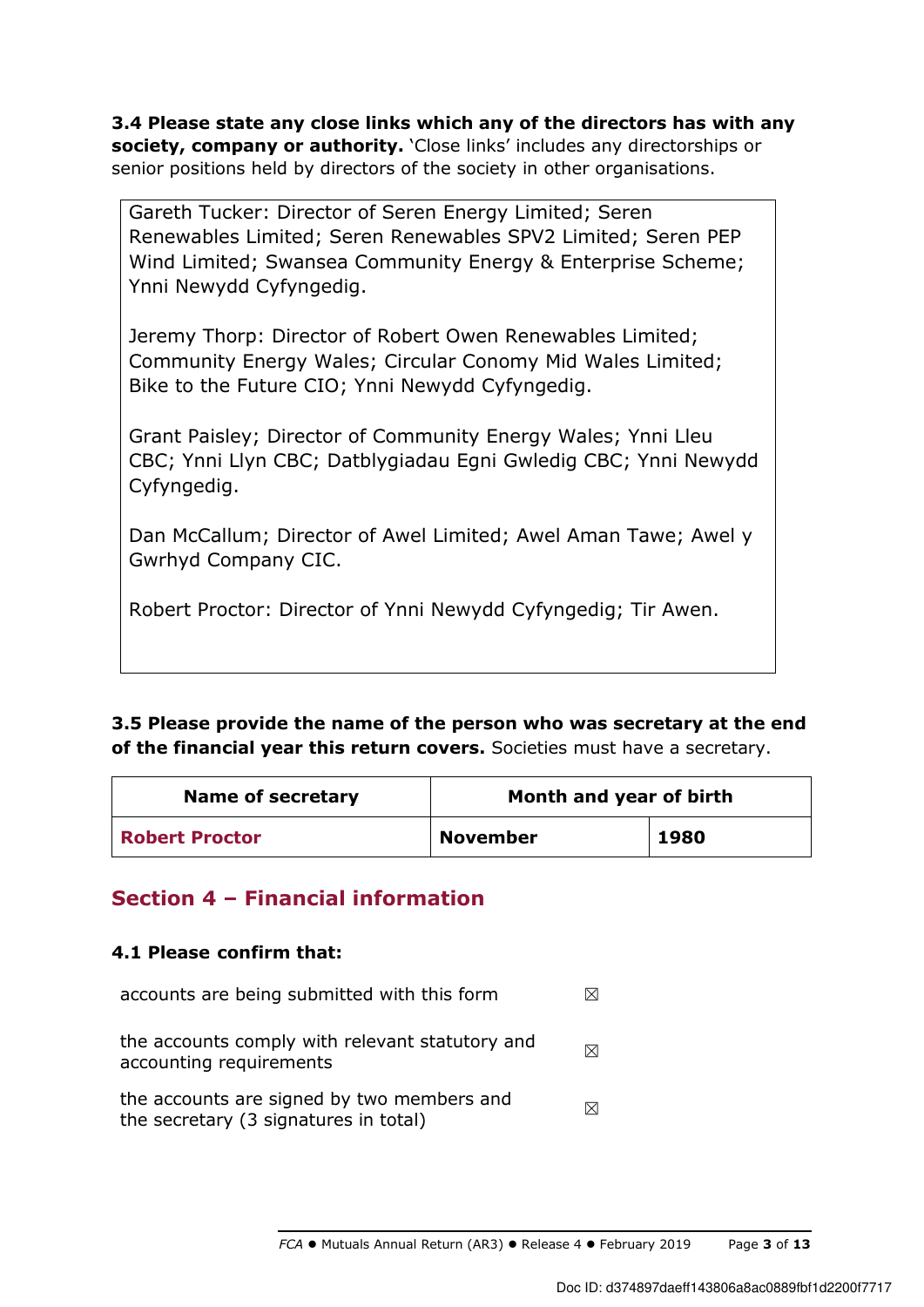**4.2 Based on the accounts, please provide the information requested below for the financial year covered by this return.** 

| Number of members                                | 204          |
|--------------------------------------------------|--------------|
| Turnover                                         | 239249       |
| Assets                                           | 1739217      |
| Number of employees (if any)                     | $\mathbf{2}$ |
| Share capital                                    | 496454       |
| Highest rate of interest paid on shares (if any) | N/A          |

**4.3 What Standard Industrial Classification code best describes the society's main business?** Where more than one code applies, please select the code that you feel best describes the society's main business activity. You will find a full list of codes here: **http://resources.companieshouse.gov.uk/sic/**

35110 – Production of Electricity

## **Section 5 – Audit**

Societies are required to appoint an auditor to audited unless they are small or have disapplied this requirement. For further guidance see chapter 7 of our guidance: **https://www.fca.org.uk/publication/finalised-guidance/fg15- 12.pdf**

### **5.1 Please select the audit option the society has complied with:**

| Full professional audit          |  |
|----------------------------------|--|
| Auditor's report on the accounts |  |
| Lay audit                        |  |
| No audit                         |  |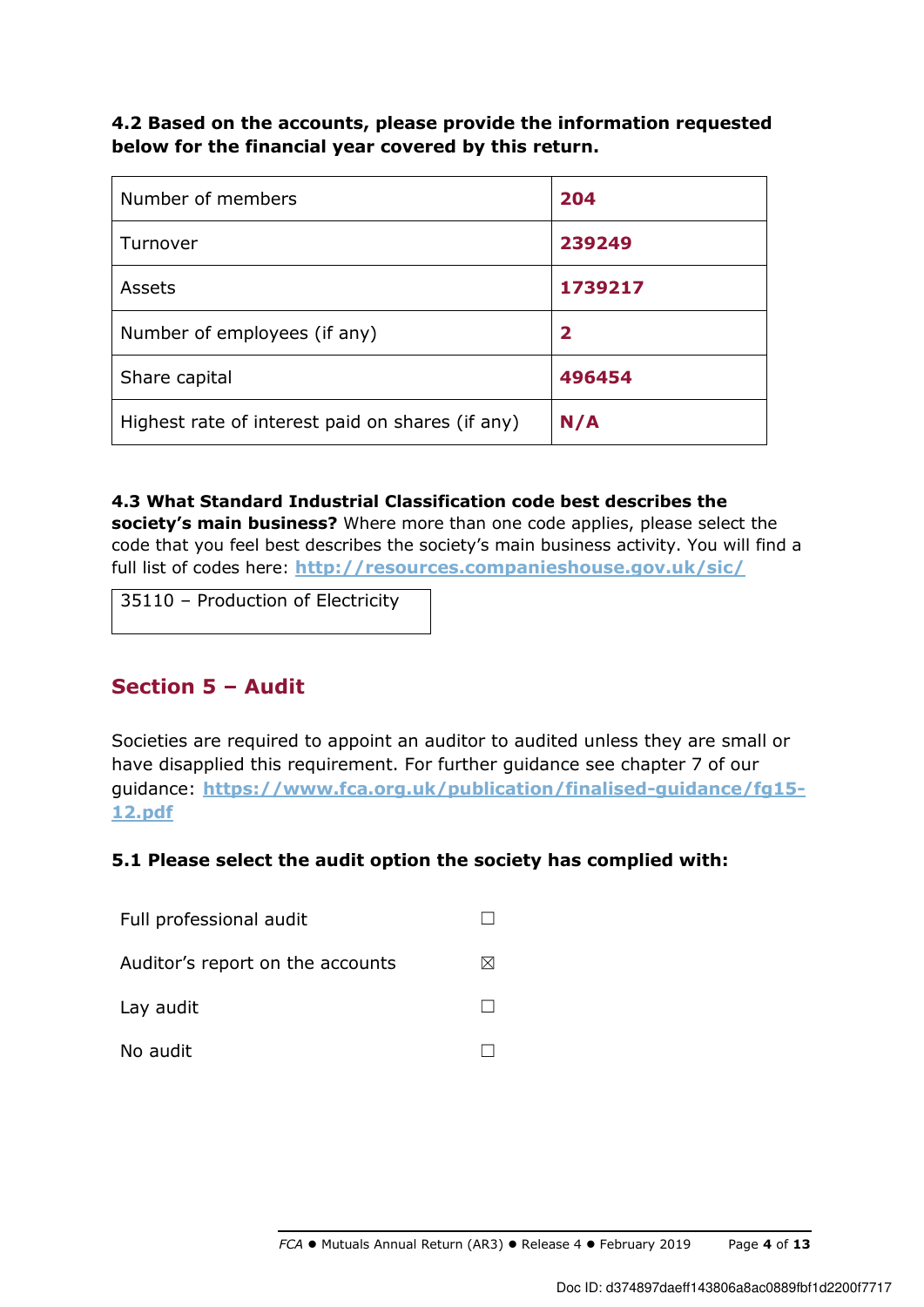## **5.2 Please confirm the audit option used by the society is compliant with the society's own rules and the Act**

We have complied with the audit requirements  $\boxtimes$ 

## **5.3 Please confirm any audit report (where required) is being submitted with this Annual Return**

Not applicable  $\boxtimes$ 

The information below impacts the level of audit required of the society's accounts. Please provide answers to the following questions.

### **5.4 Is this society accepted by HM Revenue and Customs (HMRC) as a charity for tax purposes?**



## **5.5 If the society is registered with the Office of the Scottish Charity Regulator (OSCR) please provide your OSCR registration number.**

Not applicable  $\boxtimes$ OSCR number:

### **5.6 Is the society a housing association?**

No ☒ Go to **section 6**

Yes ☐ Go to question **5.7**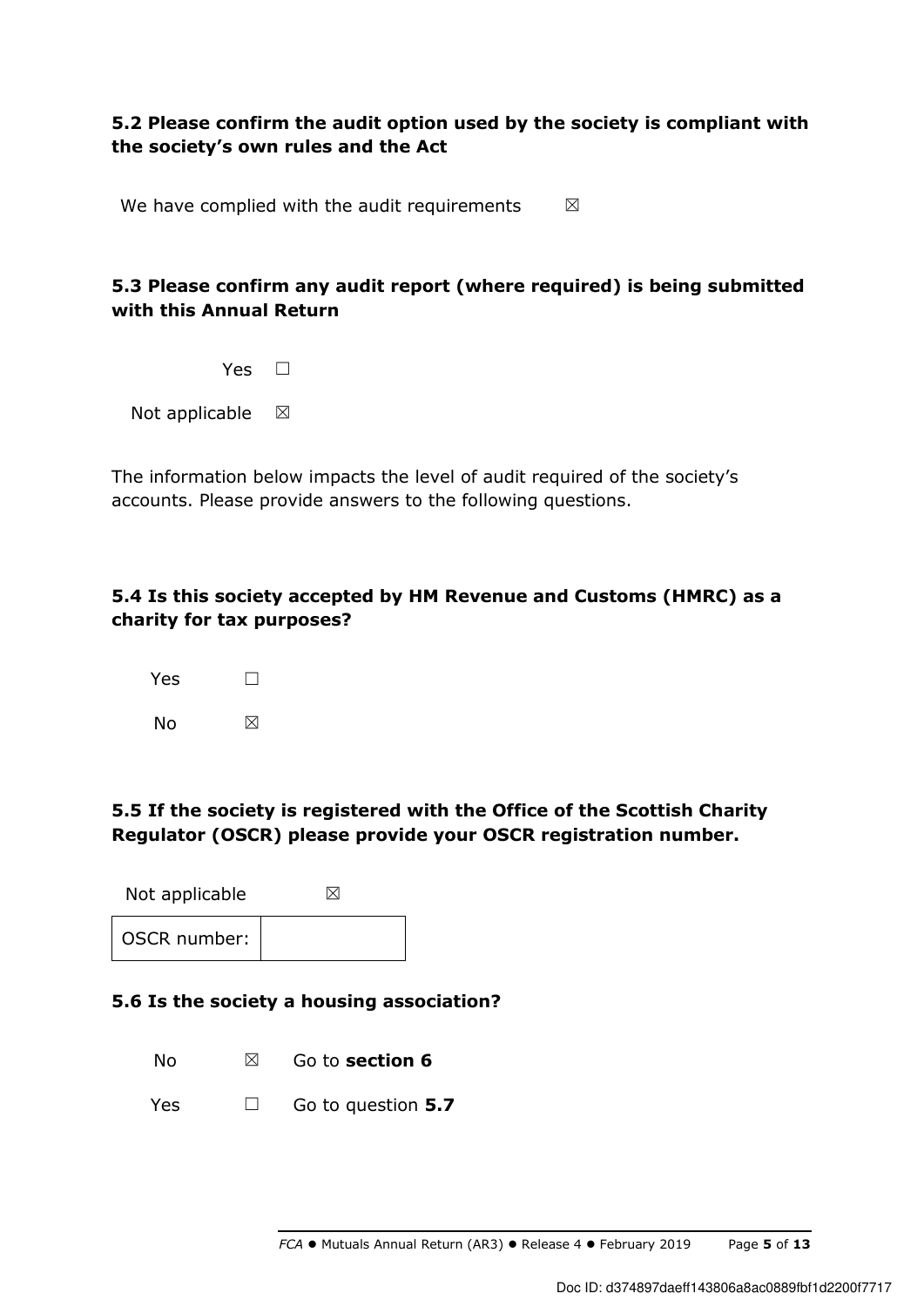## **5.7 Please confirm which housing regulator you are registered with, and provide the registration number they have given you:**

|                                                  | Registration number |
|--------------------------------------------------|---------------------|
| Homes and Communities Agency                     |                     |
| Scottish Housing Regulator                       |                     |
| The Welsh Ministers                              |                     |
| Department for Communities<br>(Northern Ireland) |                     |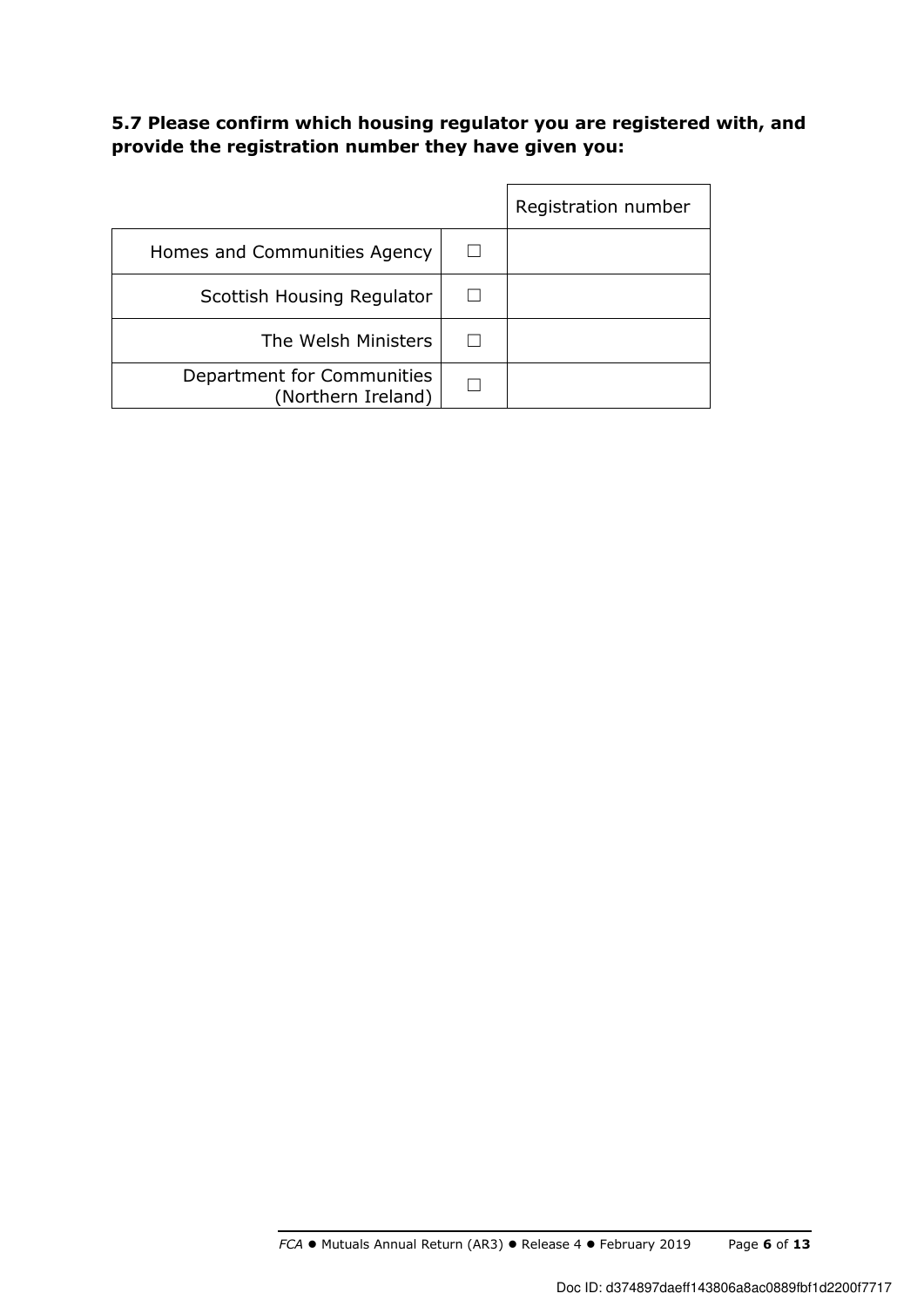# **Section 6 – Subsidiaries**

### **6.1 Is the society a subsidiary of another society?**

| Yes | $\Box$ |
|-----|--------|
| No  | ⊠      |

**6.2 Does the society have one or more subsidiaries?** (As defined in sections 100 and 101 of the Act)

| <b>Yes</b> | $\Box$    | Continue to question 6.3 |
|------------|-----------|--------------------------|
| -No        | $\bowtie$ | Continue to Section 7    |

**6.3 If the society has subsidiaries, please provide the names of them below** (or attach an additional sheet)

| <b>Registration</b><br><b>Number</b> | <b>Name</b> |
|--------------------------------------|-------------|
|                                      |             |
|                                      |             |
|                                      |             |
|                                      |             |

**6.4 Please provide below (or on a separate sheet) the names of subsidiaries not dealt with in group accounts (if any) and reasons for exclusions:** (the society must have written authority from us to exclude a subsidiary from group accounts)

| Registration<br><b>Number</b> | <b>Name</b> | <b>Reason for exclusion</b> |
|-------------------------------|-------------|-----------------------------|
|                               |             |                             |
|                               |             |                             |
|                               |             |                             |
|                               |             |                             |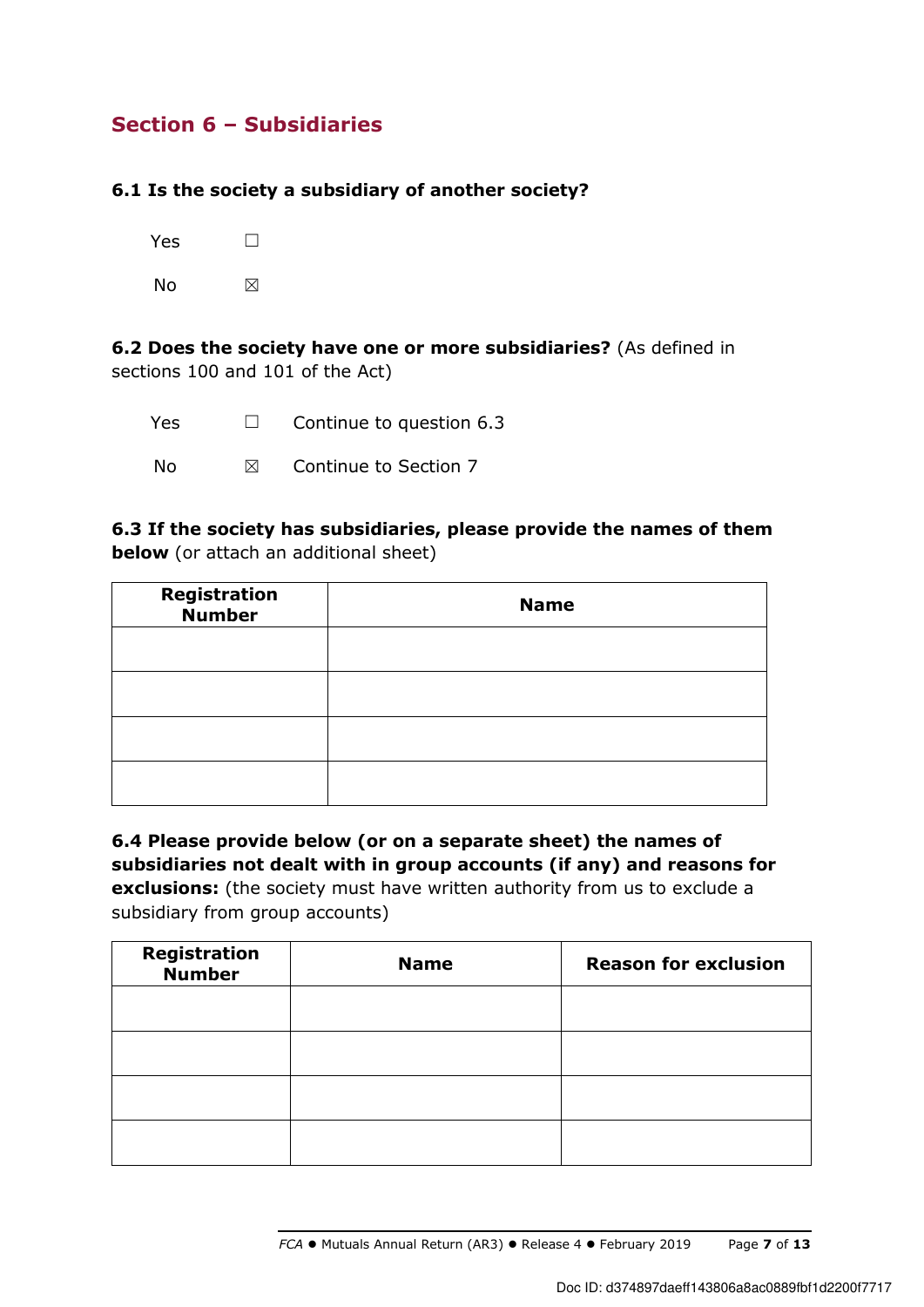# **Section 7– Condition for registration**

All societies are registered meeting one of two conditions for registration. These are that the society is either:

- a bona fide co-operative society ('co-operative society'); **or**
- are conducting business for the benefit of the community ('community benefit society').

A society must answer the questions set out in either Section 7A or Section 7B of this form, depending on which condition of registration it meets.

If you are not sure which condition for registration applies to the society please see chapters 4 and 5 of our guidance: https://www.fca.org.uk/publication/finalised-guidance/fg15-12.pdf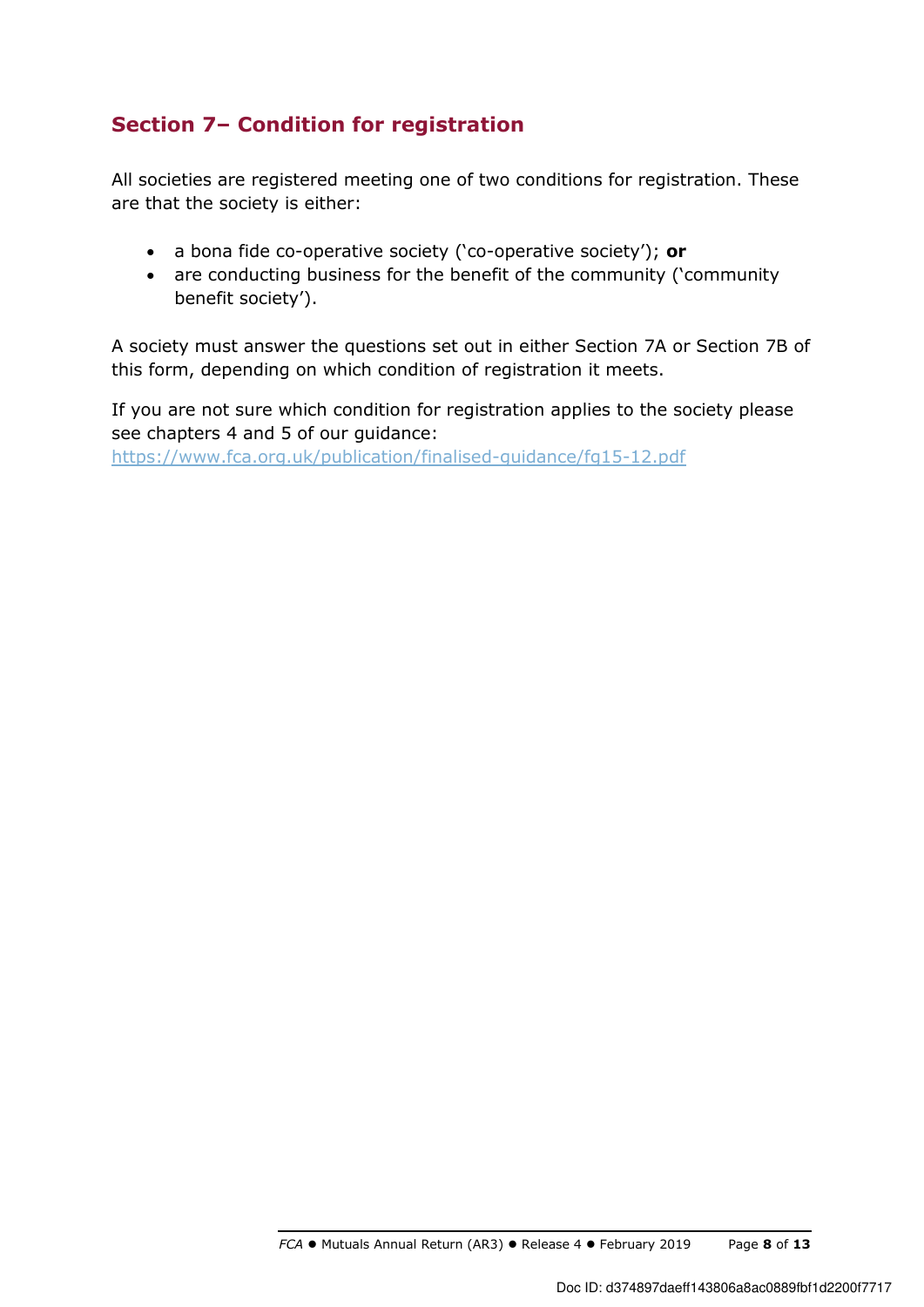# **Section 7A - Co-operative societies**

Co-operative societies must answer the following questions in relation to the financial year covered by this return.

**7A.1 What is the business of the society?** For example, did you provide housing, manufacture goods, develop IT systems etc.

**7A.2 Please describe the members' common economic, social and cultural needs and aspirations.** In answering this question, please make sure it is clear what needs and aspirations members had in common.

**7A.3 How did the society's business meet those needs and aspirations?**  You have described the society's business answer to question 7A.1, and in question 7A.2 you have described the common needs and aspirations of members. Please now describe how during the year that business met those common needs and aspirations.

**7A.4 How did members democratically control the society?** For example, did the members elect a board at an annual general meeting; did all members collectively run the society.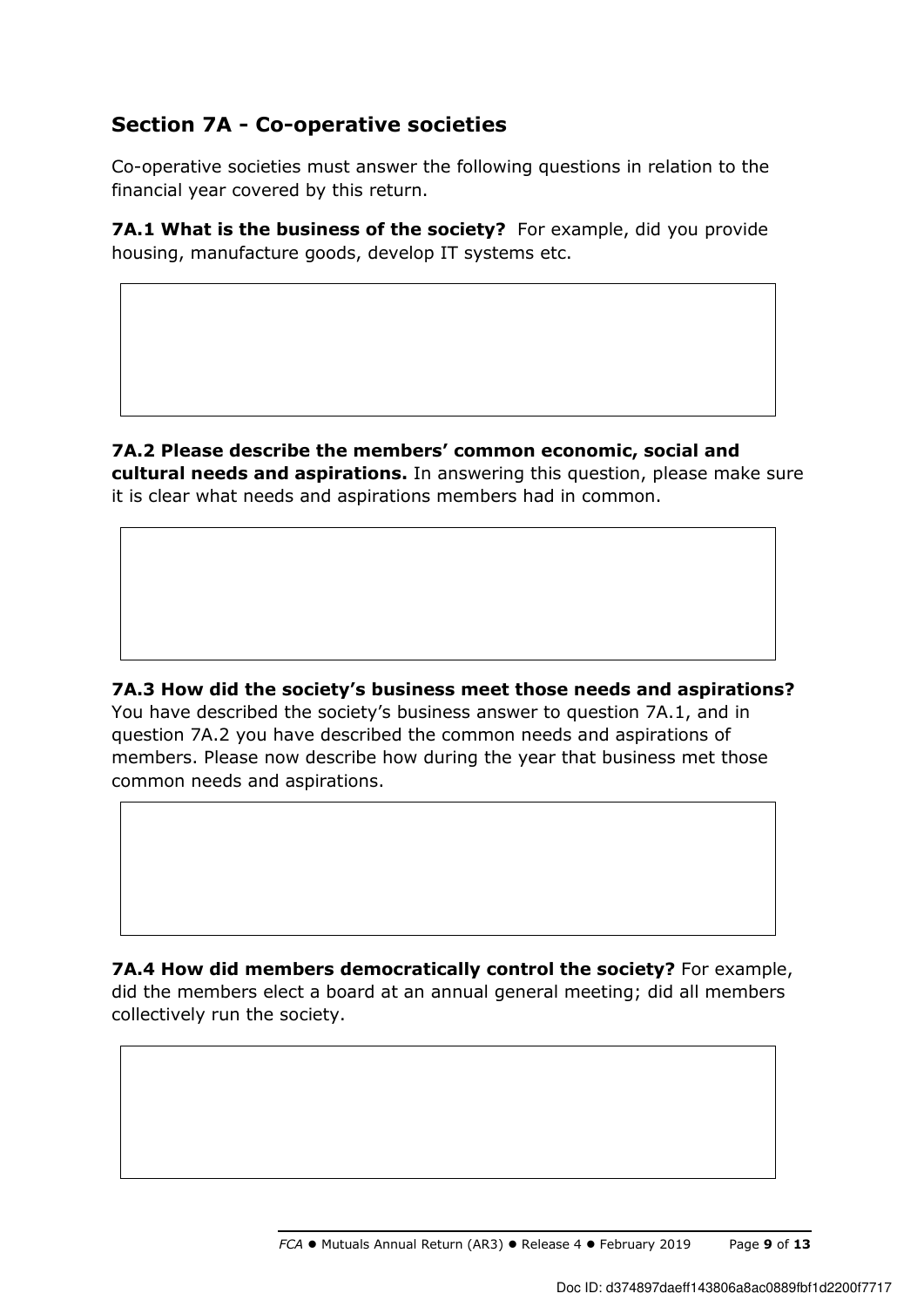**7A.5 What did the society do with any surplus or profit?** For instance, did you pay a dividend to members (and if so, on what basis); did money get reinvested in the business; put into reserves; used for some other purpose?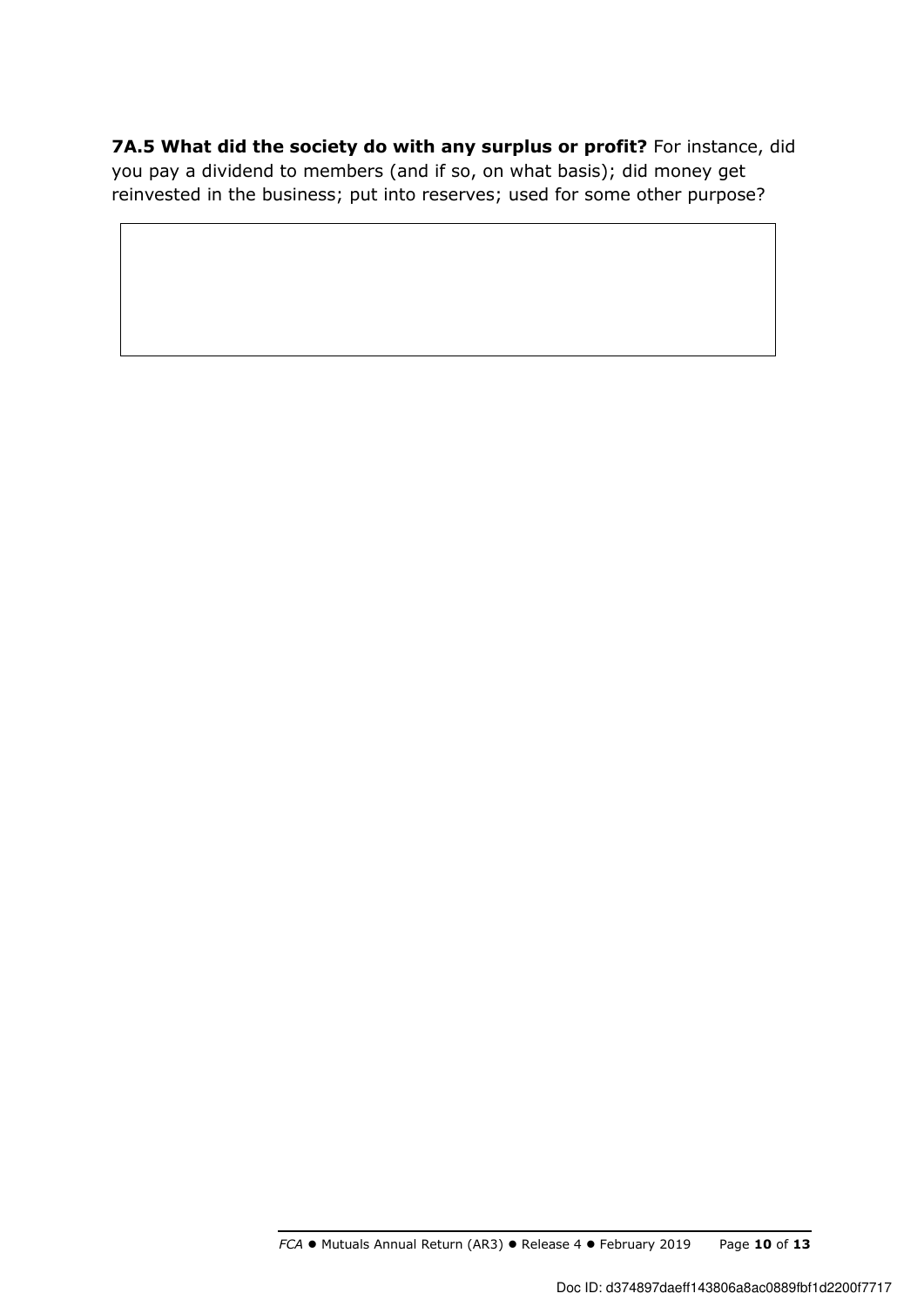# **Section 7B - Community benefit societies**

Community benefit societies must answer the following questions in relation to the financial year covered by this return.

**7B.1 What is the business of the society?** For example, did you provide social housing, run an amateur sports club etc.

The core business of the Society is the production of low-carbon electricity from a wind turbine. The electricity produced is sold to the Grid.

**7B.2 Please describe the benefits to the community the society delivered?** Here we are looking to see *what* the benefits to the community were. Community can be said to be the community at large. For example, did you relieve poverty or homelessness through the provision of social housing.

The wind turbine produced 1882 MWh of low-carbon electricity in 2019, thereby contributing to the mitigation of the effects of climate change by delivering over 2.36 tonnes of carbon savings per member.

**7B.3 Please describe how the society's business delivered these benefits?** The business of the society must be conducted for the benefit of the community. Please describe *how* the society's business (as described in answer to question 7B.1) provided benefit to the community.

The low carbon electricity produced by the wind turbines displaced the requirement for conventionally-generated electricity, thereby displacing carbon emissions and helping to mitigate the effects of climate change.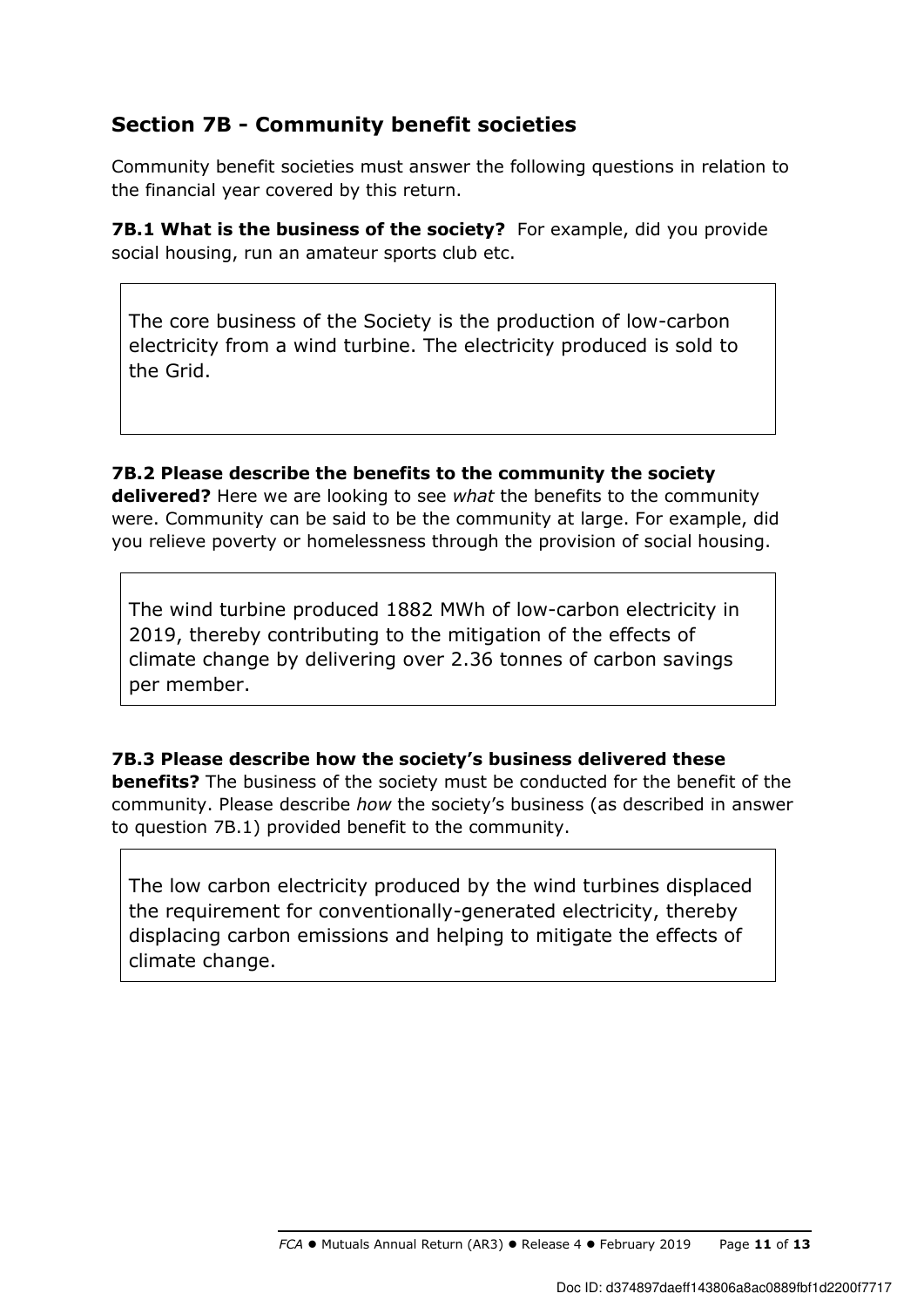**7B.4 Did the society work with a specific community, and if so, please describe it here?** For instance, were the society's activities confined to a specific location; or to a specific group of people? Please note that in serving the needs of any defined community, the society should not inhibit the benefit to the community at large.

The Society's activities all occurred within the immediate geographical area around the turbine in rural Carmarthenshire, and the community benefits were provided in this area. The community council were consulted and assisted with decision making about the beneficiaries of the proposed future community fund.

The benefits provided through the mitigation of the effects of climate change are arguably distributed across a far wider area however. In the future, it is anticipated that some of the future fund and resources will be used to support the development of more community renewable energy schemes.

**7B.5 What did the society do with any surplus or profit?** For instance, did you donate the money; did money get reinvested in the business; put into reserves; used for some other purpose?

The modest surplus was retained by the Society.

**7B.6 Please state any significant commercial arrangements that the society has, or had, with any other organisation that could create, or be perceived as creating, a conflict of interest.** Please tell us how you ensured that any such conflict of interest did not prevent the society from acting for the benefit of the community.

None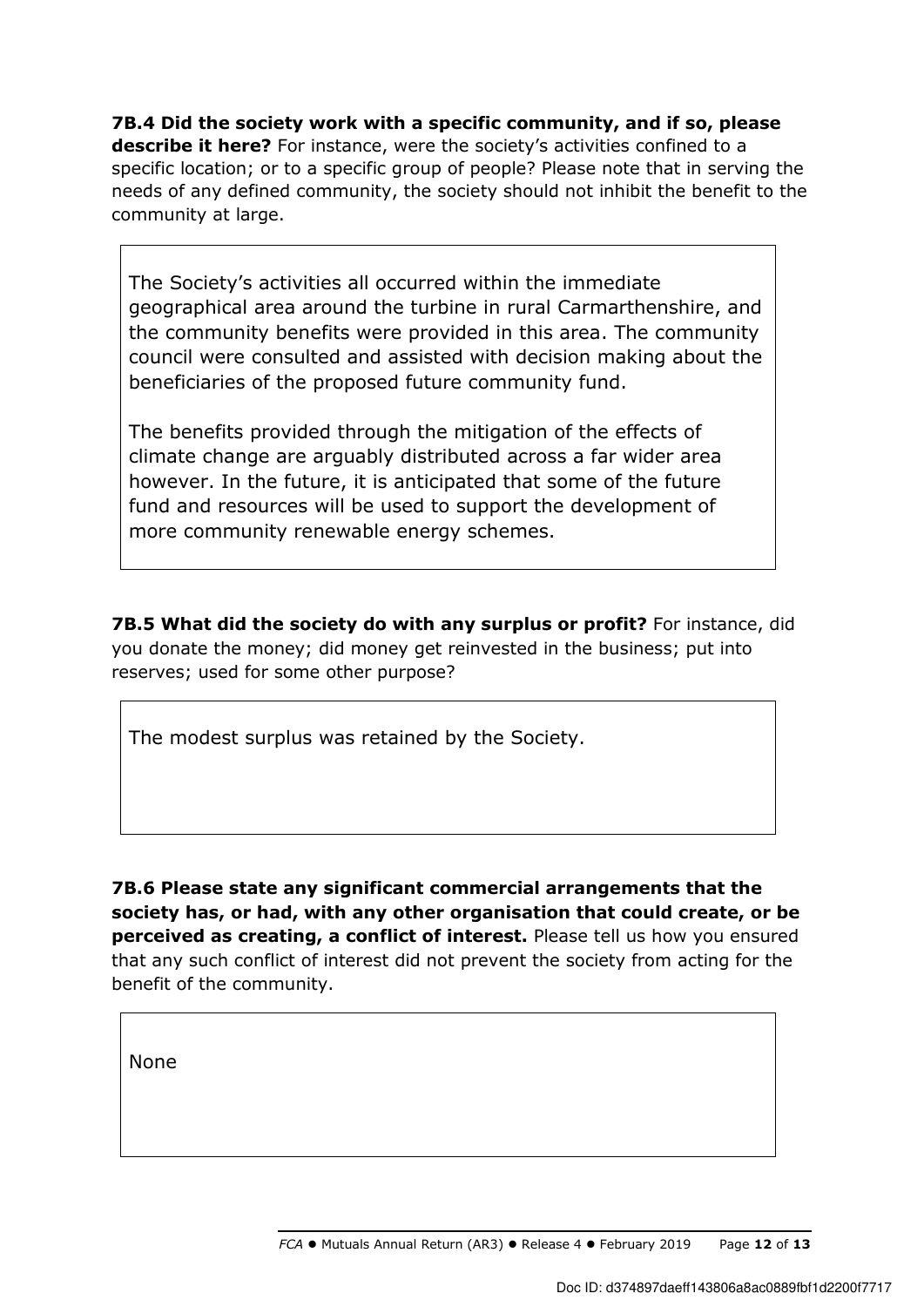# **Section 8– Declaration**

The secretary of the society must complete this section.

| <b>Name</b>                                                                                              | <b>Robert Proctor</b> |  |
|----------------------------------------------------------------------------------------------------------|-----------------------|--|
| My signature below confirms that the information in this form is accurate<br>to the best of my knowledge |                       |  |
| <b>Signature</b><br>$R$ $n$                                                                              |                       |  |
| <b>Position</b>                                                                                          | <b>Secretary</b>      |  |
| Date                                                                                                     | 21 / 10 / 2020        |  |

# **Section 9 – Submitting this form**

Please submit a signed, scanned version of this form along with your accounts and any auditor's report by email to: mutualsannrtns@fca.org.uk.

Or you can post the form to:

Mutual Societies Financial Conduct Authority 12 Endeavour Square London E20 1JN

This form is available on the Mutuals Society Portal: https://societyportal.fca.org.uk

Registered as a Limited Company in England and Wales No. 1920623. Registered office as above.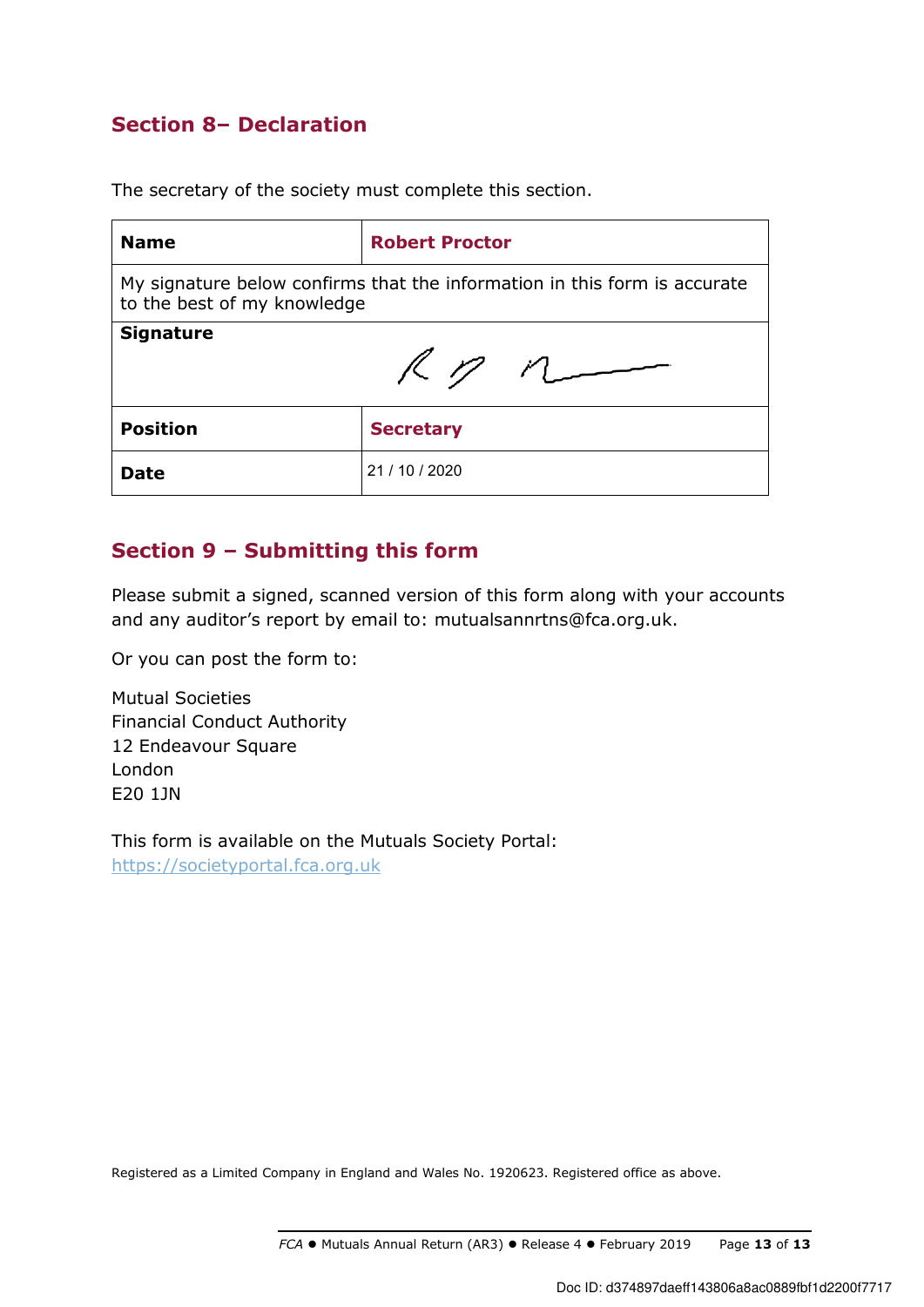# **V** HELLOSIGN

| <b>TITLE</b>                   | Ynni Teg amended AR30 for signature      |
|--------------------------------|------------------------------------------|
| <b>FILE NAME</b>               | Ynni Teg AR30 2019 amended.pdf           |
| <b>DOCUMENT ID</b>             | d374897daeff143806a8ac0889fbf1d2200f7717 |
| <b>AUDIT TRAIL DATE FORMAT</b> | DD / MM / YYYY                           |
| <b>STATUS</b>                  | • Completed                              |

# Document history

| <b>SENT</b>   | 14 / 10 / 2020<br>10:08:40 UTC | Sent for signature to Robert Proctor<br>(robert@communityenergywales.onmicrosoft.com) from<br>admin@sharenergy.coop<br>IP: 79.78.2.227 |
|---------------|--------------------------------|----------------------------------------------------------------------------------------------------------------------------------------|
| 0)<br>VIEWED  | 21 / 10 / 2020<br>10:15:23 UTC | Viewed by Robert Proctor<br>(robert@communityenergywales.onmicrosoft.com)<br>IP: 150.143.39.63                                         |
| <b>SIGNED</b> | 21 / 10 / 2020<br>10:18:49 UTC | Signed by Robert Proctor<br>(robert@communityenergywales.onmicrosoft.com)<br>IP: 150.143.39.63                                         |
| COMPLETED     | 21 / 10 / 2020<br>10:18:49 UTC | The document has been completed.                                                                                                       |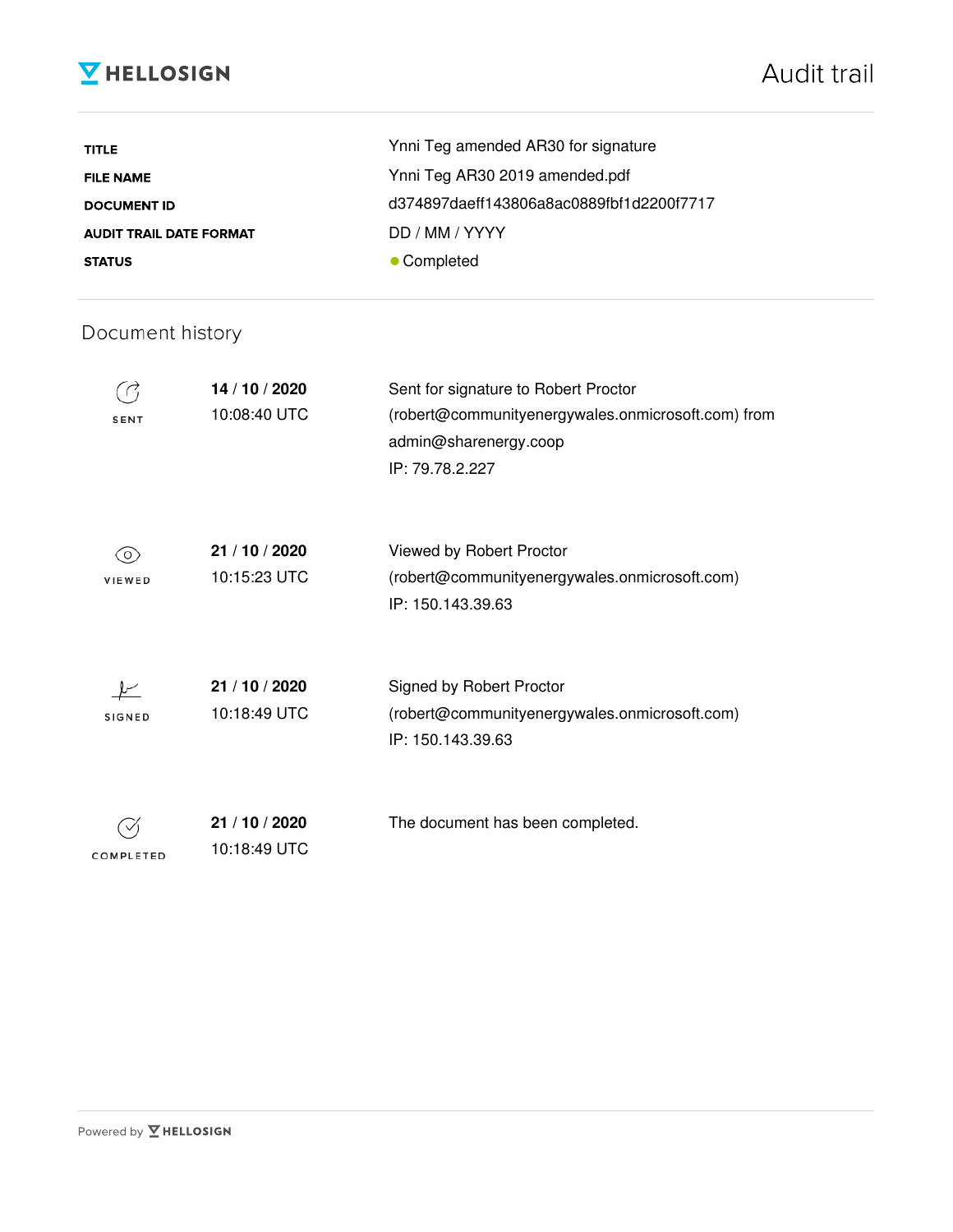Registered number 0007637

YnNi Teg Cyfyngedig

Report and Accounts

31 December 2019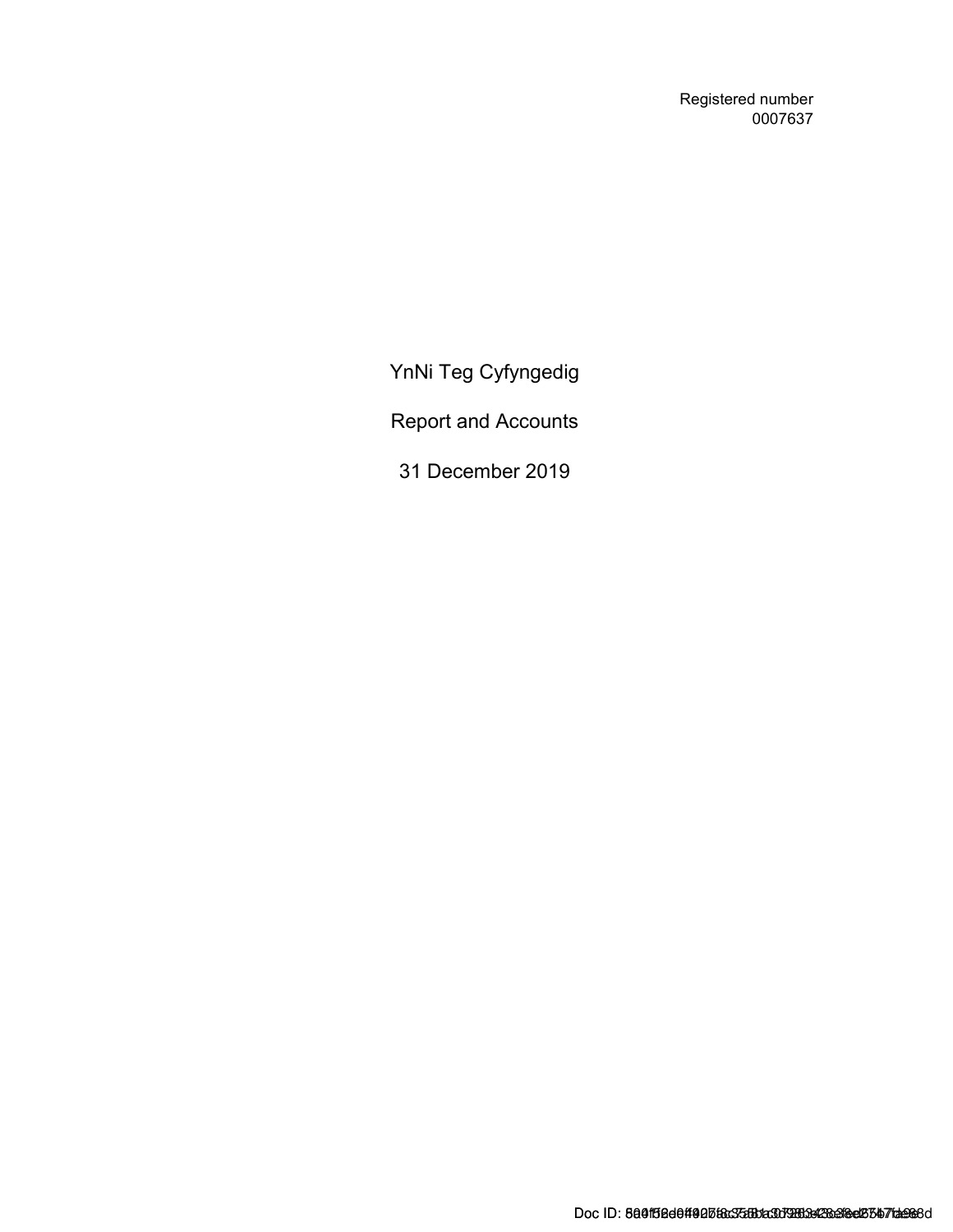### YnNi Teg Cyfyngedig Report and accounts **Contents**

| Society information            | 1              |
|--------------------------------|----------------|
| Directors' report              | $\overline{2}$ |
| Accountants' report            | 3              |
| Revenue account                | 4              |
| Balance sheet                  | 5              |
| Statement of changes in equity | 6              |
| Notes to the accounts          | 7              |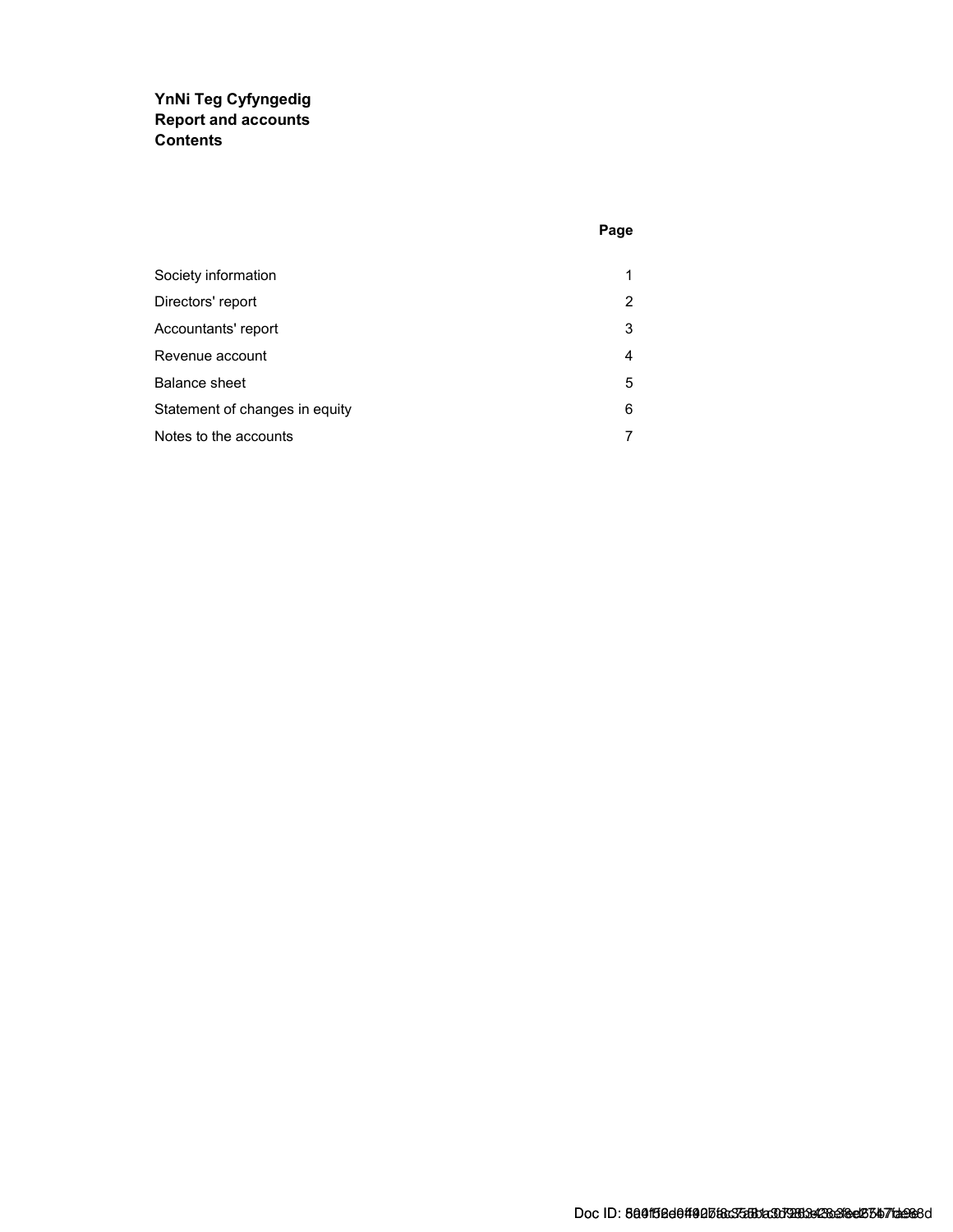### YnNi Teg Cyfyngedig Society Information

#### **Directors**

Dan McCallum (retired 18/07/2019) Grant Peisley Jeremy Thorp Robert Proctor Gareth Tucker (appointed 25/2/2019)

#### **Secretary**

Robert Proctor

### Registered office

17 Bute Street Cardiff Bay **Cardiff** CF10 5EP

#### Registered number

0007637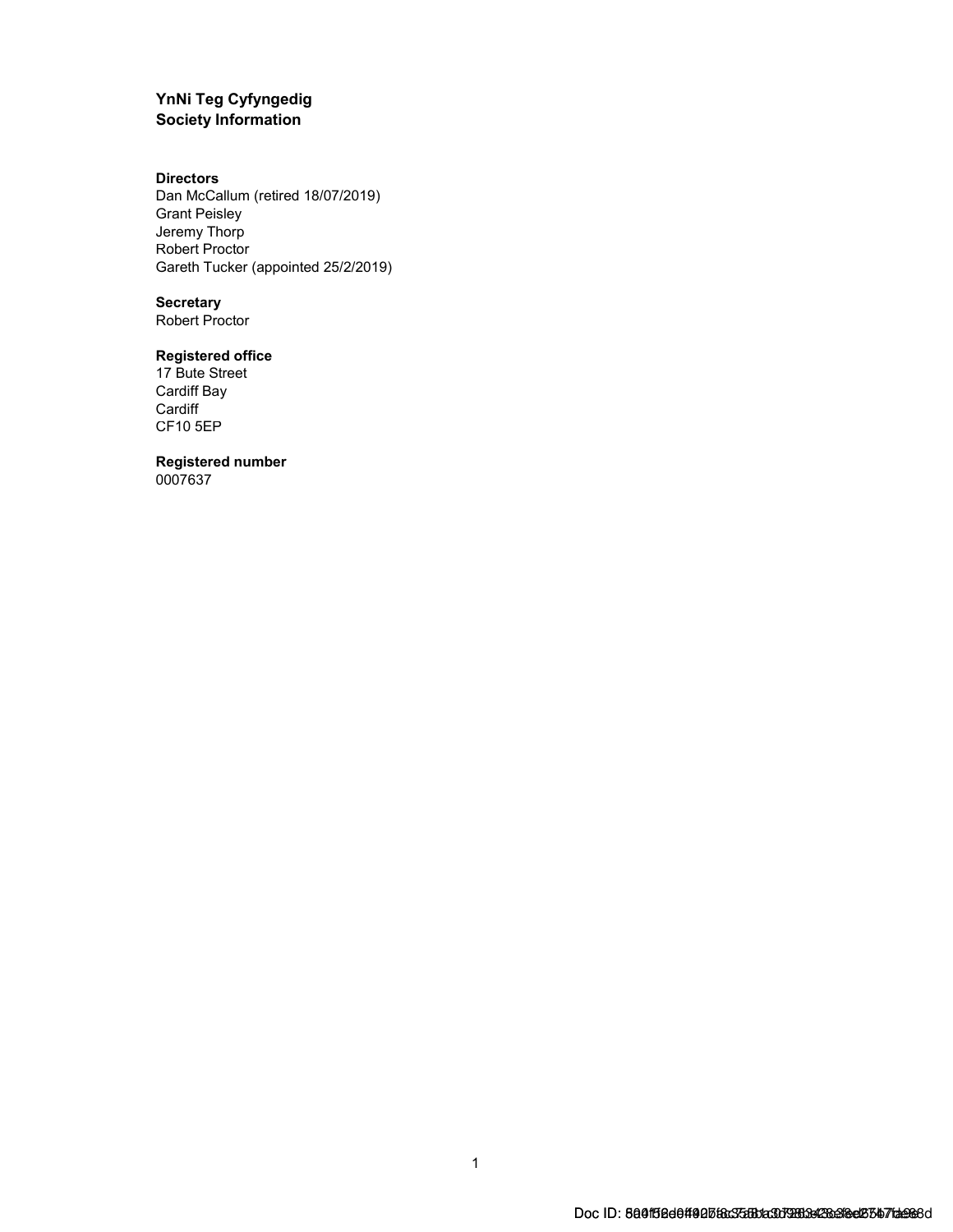YnNi Teg Cyfyngedig Registered number: 0007637 Directors' Report

The directors present their report and accounts for the year ended 31 December 2019.

#### Principal activities

The Society's principal activity during the year continued to be the production of community owned wind energy.

#### **Directors**

The following persons served as directors during the year:

Dan McCallum (retired 18/07/2019) Grant Peisley Jeremy Thorp Robert Proctor Gareth Tucker (appointed 25/2/2019)

#### Directors' responsibilities

The directors are responsible for preparing the report and accounts in accordance with applicable law and regulations.

The law governing Registered Societies requires the directors to prepare financial statements for each financial year which give a true and fair view of the state of affairs of the society as at the balance sheet date and of its income and expenditure for the year then ended. In preparing these accounts, the directors are required to:

- select suitable accounting policies and then apply them consistently;
- make judgements and estimates that are reasonable and prudent;
- prepare the financial statements on the going concern basis unless it is inappropriate to presume that the co-operative will continue in business.

The directors are responsible for keeping proper books of account such as are necessary to give a true and fair view of the society's state of affairs and to explain its financial transactions.The directors must also establish and maintain a satisfactory system of control of its books of account, its cash holdings and all its receipts and remittances, and hence they are also responsible for safeguarding the assets of the society and for taking reasonable steps for the prevention and detection of fraud and other irregularities.

#### Reporting Criteria

This report has been prepared in accordance with the Co-operative and Community Benefit Societies Act 2014.

This report was approved by the board on  $18\mathrm{th}$  June  $2020_\parallel$  and signed on its behalf.

Director's signature

Director's name Jeremy Thorp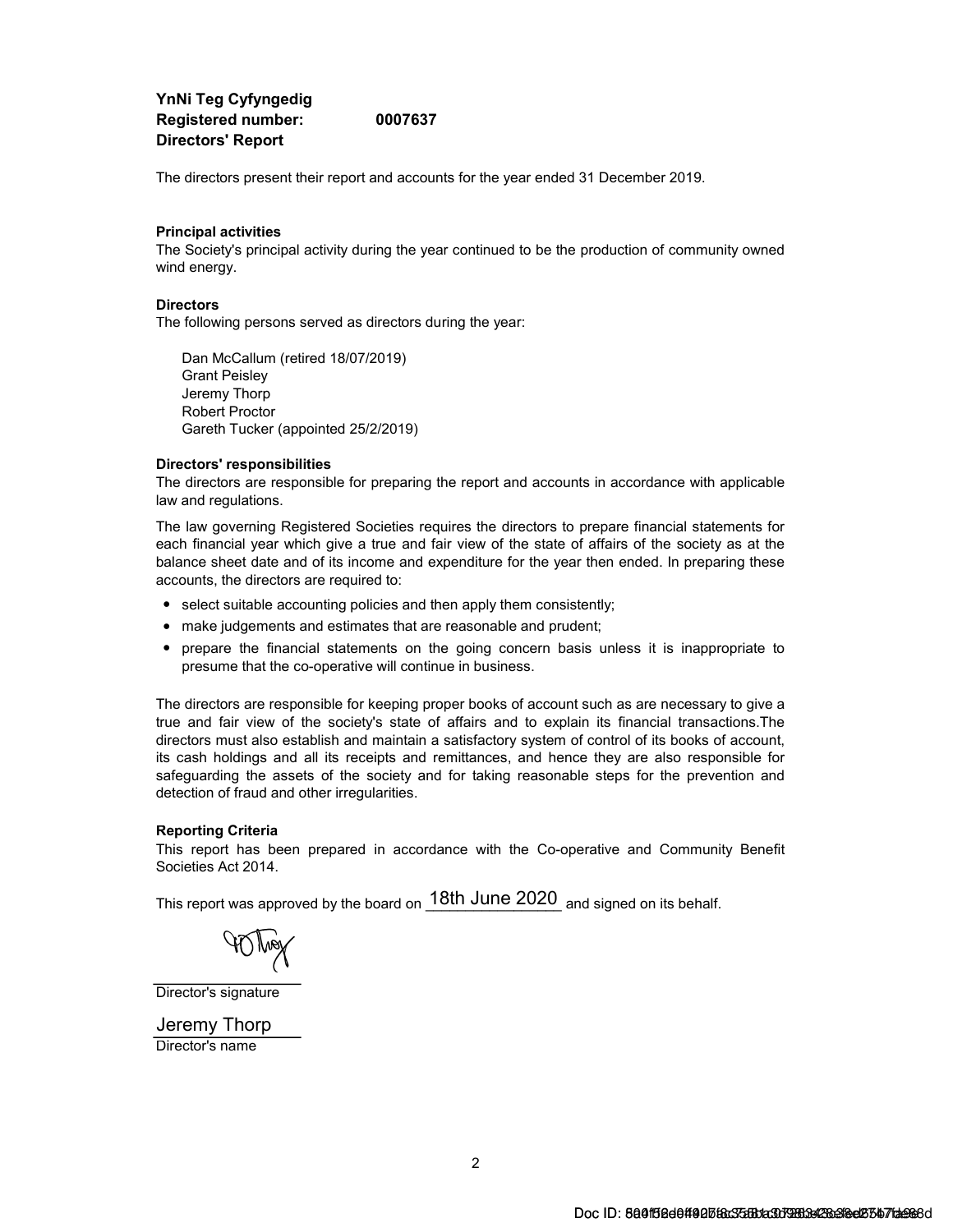#### Independent reporting accountant's report to the Directors on the unaudited accounts of YnNi Teg Cyfyngedig

We report on the accounts for the year ended 31 December 2019 set out on pages 4 to 9.

#### Respective responsibilities of the committee of management and the independent reporting accountant

The society's directors are responsible for the preparation of the accounts, and they consider that the society is exempt from an audit. It is our responsibility to carry out procedures designed to enable us to report our opinion.

#### Basis of opinion

Our procedures consisted of comparing the accounts with the books of account kept by the society and making such limited enquiries of the officers of the society as we considered necessary for the purpose of this report. These procedures provide the only assurance expressed in our opinion.

#### Opinion

In our opinion:

● the revenue account and balance sheet for year ended 31 December 2019 are in agreement with the books of account kept by the society under section 75 of the Cooperative and Community Benefit Societies Act 2014;

• having regard only to, and on the basis of the information contained in the books of account, the revenue account and balance sheet for the year ended 31 December 2019 comply with the requirements of the Co-operative and Community Benefit Societies Act 2014; and

• the society met the financial criteria enabling it to disapply the requirement to have an audit of the accounts for the year specified in section 84 of the Co-operative and Community Benefit Societies Act 2014.

Third Sector Accountancy Limited

Reporting Accountants Statutory Auditor Holyoake House Hanover Street Manchester M60 0AS Third Sector Accountancy Limited

Date 07 / 04 / 2020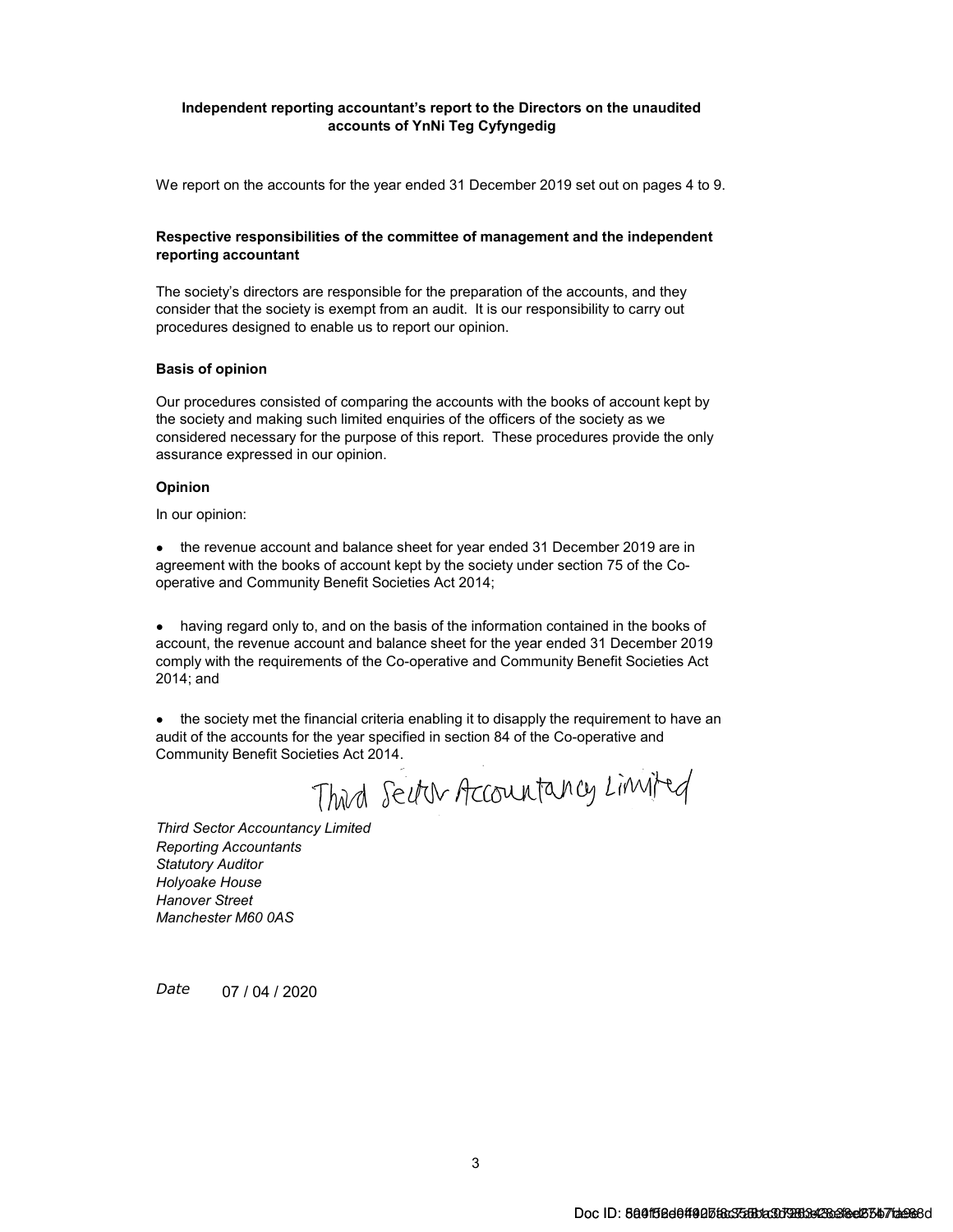### YnNi Teg Cyfyngedig Revenue Account for the year ended 31 December 2019

|                                          | <b>Notes</b> | 2019<br>£  | 18 months to<br>31/12/2018<br>£ |
|------------------------------------------|--------------|------------|---------------------------------|
| Turnover                                 |              | 239,249    | 308,775                         |
| Cost of sales                            |              | (3,277)    | (3, 464)                        |
| <b>Gross surplus</b>                     |              | 235,972    | 305,311                         |
| Operating expenses                       |              | (135, 395) | (244, 269)                      |
| <b>Operating surplus</b>                 | 3            | 100,577    | 61,042                          |
| Interest payable                         | 4            | (83, 848)  | (153, 424)                      |
| Surplus/(deficit) before taxation        |              | 16,729     | (92, 382)                       |
| Tax on surplus/(deficit)                 |              |            |                                 |
| Surplus/(deficit) for the financial year |              | 16,729     | (92,382)                        |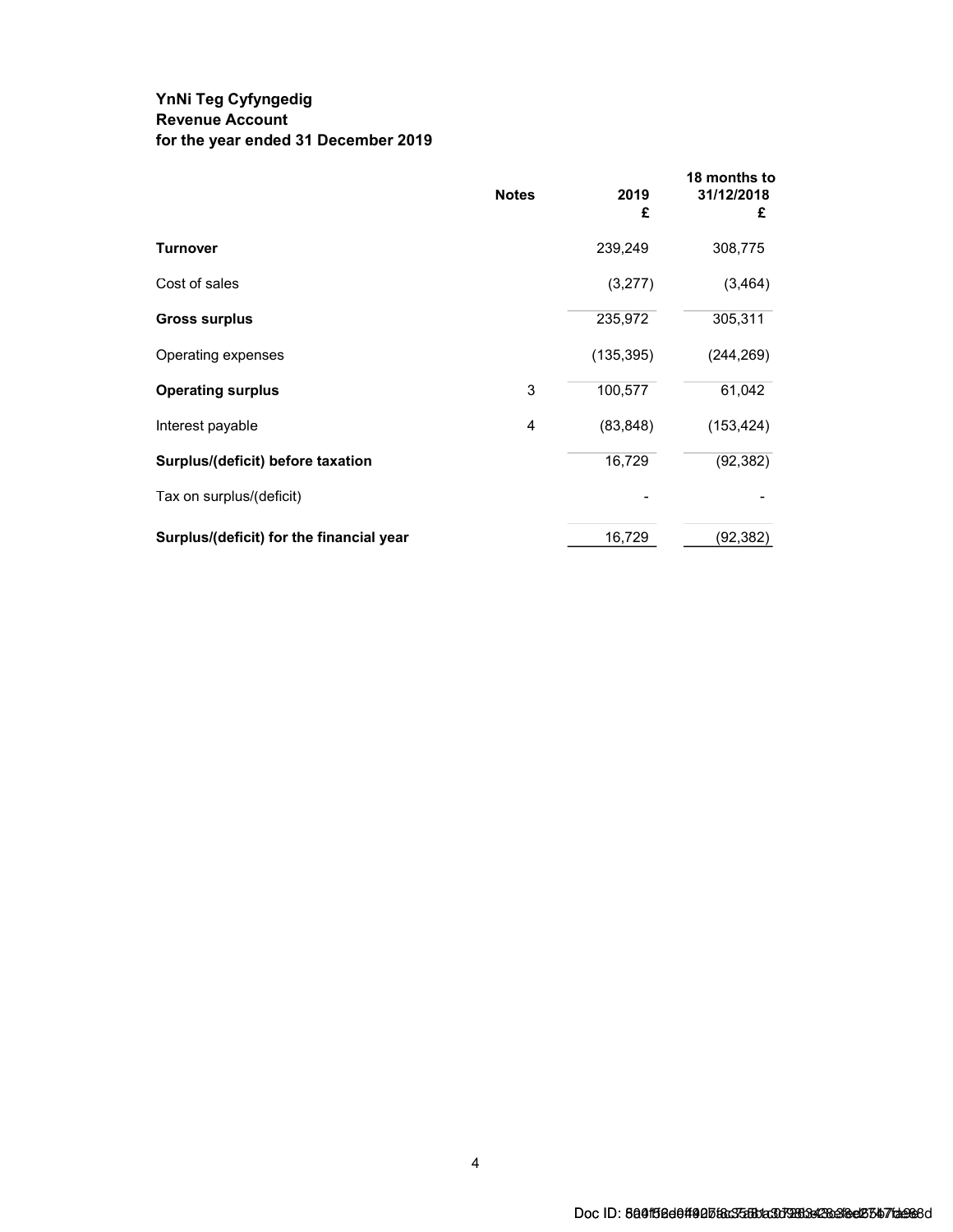### YnNi Teg Cyfyngedig Balance Sheet as at 31 December 2019

|                                                                   | <b>Notes</b>   |            | 2019<br>£     |            | 2018<br>£   |
|-------------------------------------------------------------------|----------------|------------|---------------|------------|-------------|
| <b>Fixed assets</b>                                               |                |            |               |            |             |
| Tangible assets                                                   | 5              |            | 1,549,414     |            | 1,573,860   |
| <b>Current assets</b>                                             |                |            |               |            |             |
| <b>Debtors</b>                                                    | 6              | 89,614     |               | 96,698     |             |
| Cash at bank and in hand                                          |                | 100,189    |               | 191,848    |             |
|                                                                   |                | 189,803    |               | 288,546    |             |
| <b>Creditors: amounts falling due</b>                             |                |            |               |            |             |
| within one year                                                   | $\overline{7}$ | (207, 325) |               | (160, 136) |             |
| Net current (liabilities)/assets                                  |                |            | (17, 522)     |            | 128,410     |
| <b>Total assets less current</b><br><b>liabilities</b>            |                |            | 1,531,892     |            | 1,702,270   |
|                                                                   |                |            |               |            |             |
| <b>Creditors: amounts falling due</b><br>after more than one year | 8              |            | (1, 111, 091) |            | (1,289,298) |
|                                                                   |                |            |               |            |             |
|                                                                   |                |            |               |            |             |
| <b>Net assets</b>                                                 |                |            | 420,801       |            | 412,972     |
| <b>Capital and reserves</b>                                       |                |            |               |            |             |
| Called up share capital                                           |                |            | 496,454       |            | 505,354     |
| <b>Absorbed Deficit</b>                                           |                |            | (75, 653)     |            | (92, 382)   |
| <b>Shareholders' funds</b>                                        |                |            | 420,801       |            | 412,972     |

The directors are satisfied that the Society is entitled to exemption from the requirement to obtain an audit under section 84 of the Co-operative and Community Benefit Societies Act 2014.

The members have not required the Society to obtain an audit in accordance with the Act.

The directors acknowledge their responsibilities for complying with the requirements of the Cooperative and Community Benefit Societies Act 2014 with respect to accounting records and the preparation of accounts.

The accounts have been prepared in accordance with the provisions in the Co-operative and Community Benefit Societies Act 2014.

Approved by the board on 18th June 2020

 $\overline{C}$  , and the contract of  $\overline{C}$  , and  $\overline{C}$  , and  $\overline{C}$  , and  $\overline{C}$  , and  $\overline{C}$  , and  $\overline{C}$  , and  $\overline{C}$  , and  $\overline{C}$  , and  $\overline{C}$  , and  $\overline{C}$  , and  $\overline{C}$  , and  $\overline{C}$  , and  $\overline{C}$  ,

Director's signature Director's signature Secretary's signature

Jeremy Thorp **Gareth Tucker** Gareth Tucker Robert Proctor

Director's name **Director's name** Secretary's name

 $R$   $p$   $n$ 

Jeremy Thorp **Example 2** Gareth Tucker **Example 2** Robert Proctor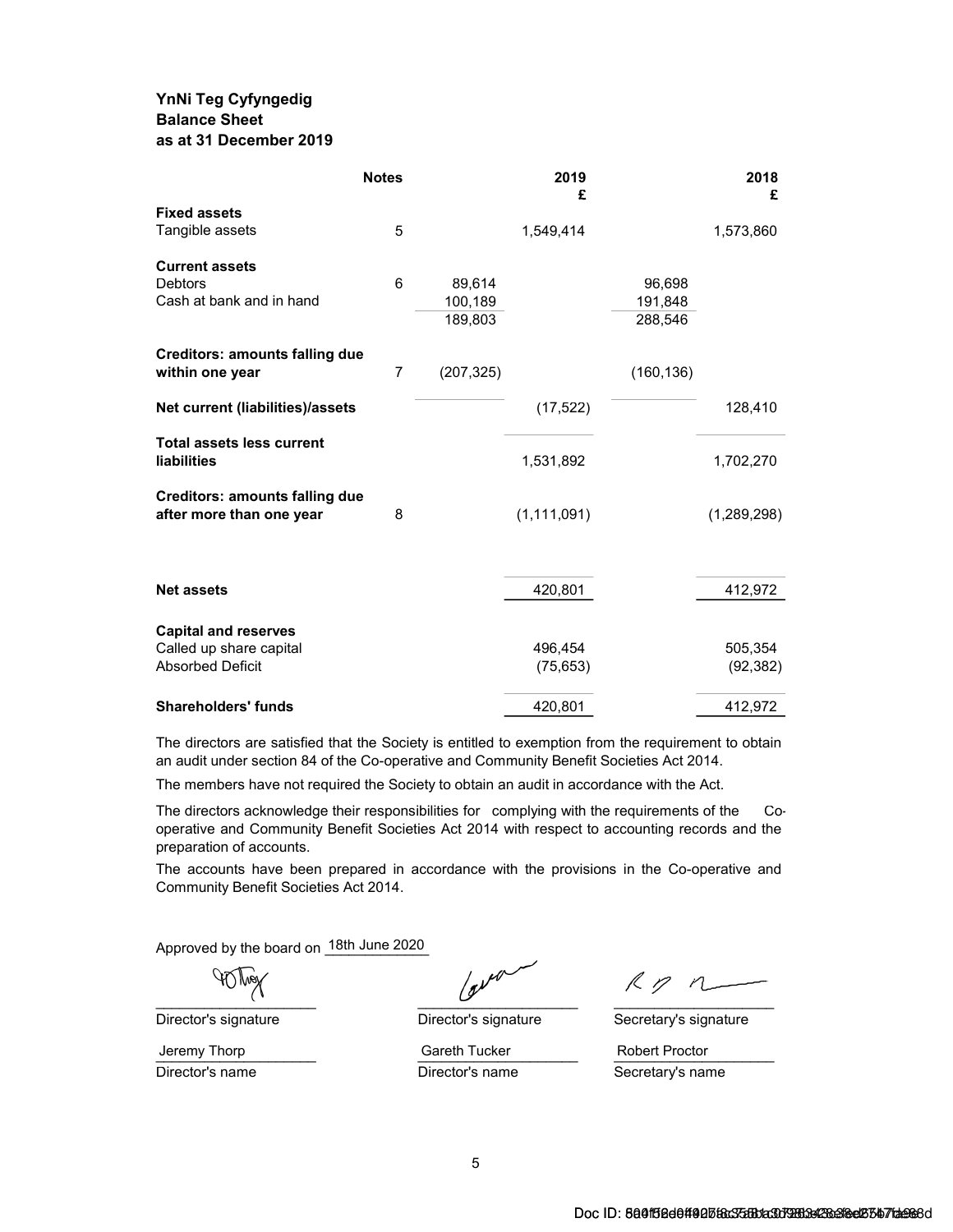### YnNi Teg Cyfyngedig Statement of Changes in Equity for the year ended 31 December 2019

|                                  | <b>Share</b><br>capital | Revenue<br>account | Total          |
|----------------------------------|-------------------------|--------------------|----------------|
|                                  | £                       | £                  | £              |
| At 1 July 2017                   |                         |                    |                |
| Deficit for the financial year   |                         | (92, 382)          | (92, 382)      |
| Shares issued                    | 505,354                 |                    | 505,354        |
| At 31 December 2018              | 505,354                 | (92, 382)          | 412,972        |
|                                  |                         |                    |                |
| At 1 January 2019                | 505,354                 | (92, 382)          | 412,972        |
| Surplus for the financial year   |                         | 16,729             | 16,729         |
| Shares issued<br>Shares redeemed | 100<br>(9,000)          |                    | 100<br>(9,000) |
| At 31 December 2019              | 496,454                 | (75,653)           | 420,801        |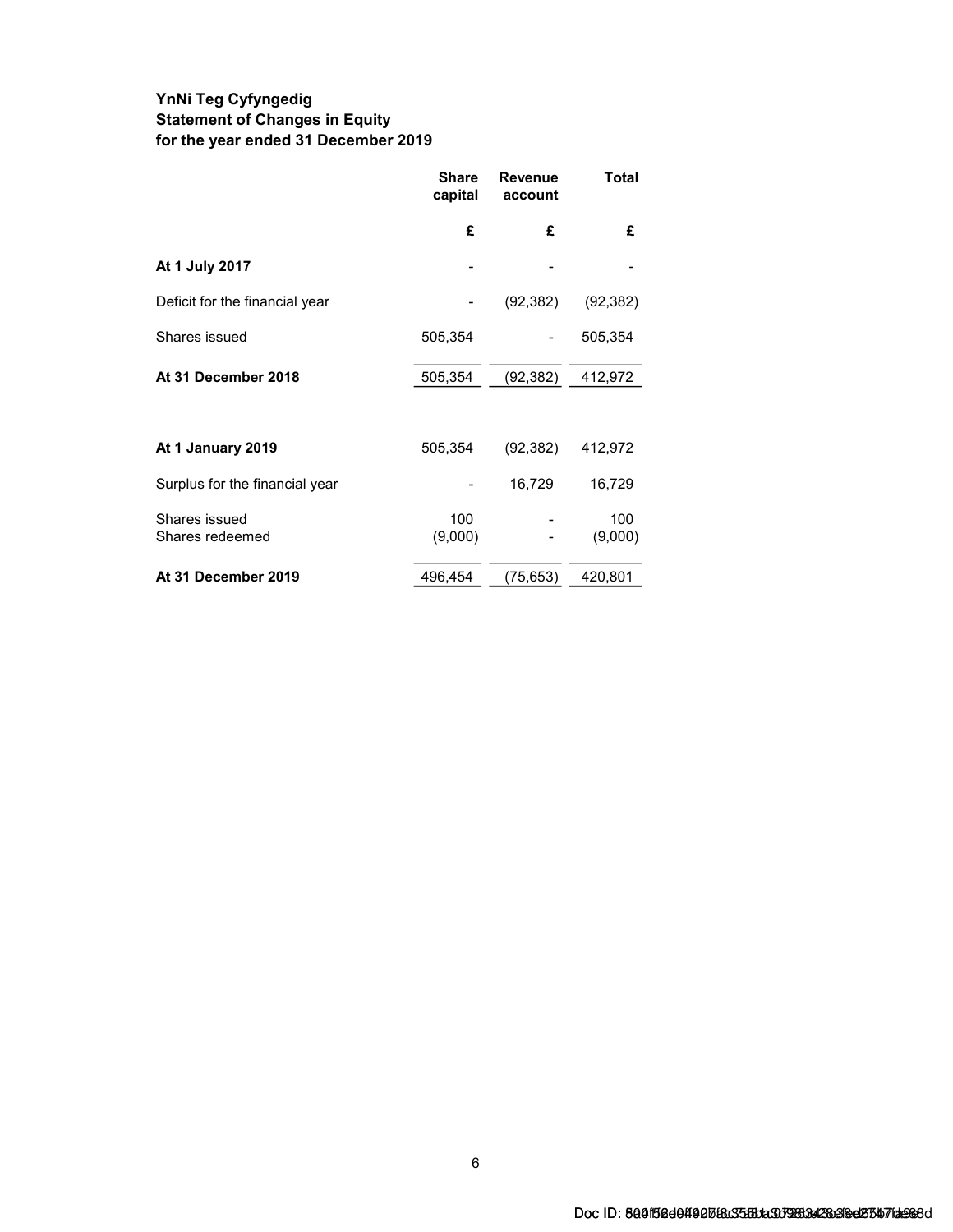#### 1 Accounting policies

The principal accounting policies adopted in the preparation of the financial statements are set out below. These have remained unchanged from the previous year and have been consistently applied within the accounts.

#### General information

Ynni Teg Cyfyngedig is a registered society incorporated in Wales within the United Kingdom. The address of the registered office is given on Page 1 of these financial statements. Ynni Teg Cyfyngedig meets the definition of a public benefit entity under FRS102.

#### Basis of preparation

These are the first financial statements prepared under FRS 102 Section1A - small entities and there were no material departures from that standard. The financial statements have been prepared under the historical cost convention.

#### **Turnover**

Turnover represents Feed-in Tariff and other electricity generating income, net of value added tax where applicable, derived from the generation of electricity from renewable energy installations.

#### **Depreciation**

Depreciation has been provided at the following rates in order to write off the assets over their estimated useful lives.

Plant and machinery and the 4% straight line

#### **Taxation**

There is no corporation tax due as the society will have significant trading losses due to capital allowances. We do not expect the advance capital allowances to reverse later on the project due to share interest deductions, which is why no deferred tax has been provided.

#### 2 Employees

The average monthly number of persons (including directors) employed by the society during the year was 0 (2018 - 0).

| 3 | <b>Operating Surplus</b>              | 2019<br>£ | 18 months to<br>31/12/2018 |
|---|---------------------------------------|-----------|----------------------------|
|   | This is stated after charging:        |           |                            |
|   | Depreciation of tangible fixed assets | 68,609    | 94,488                     |
|   |                                       | 68,609    | 94,488                     |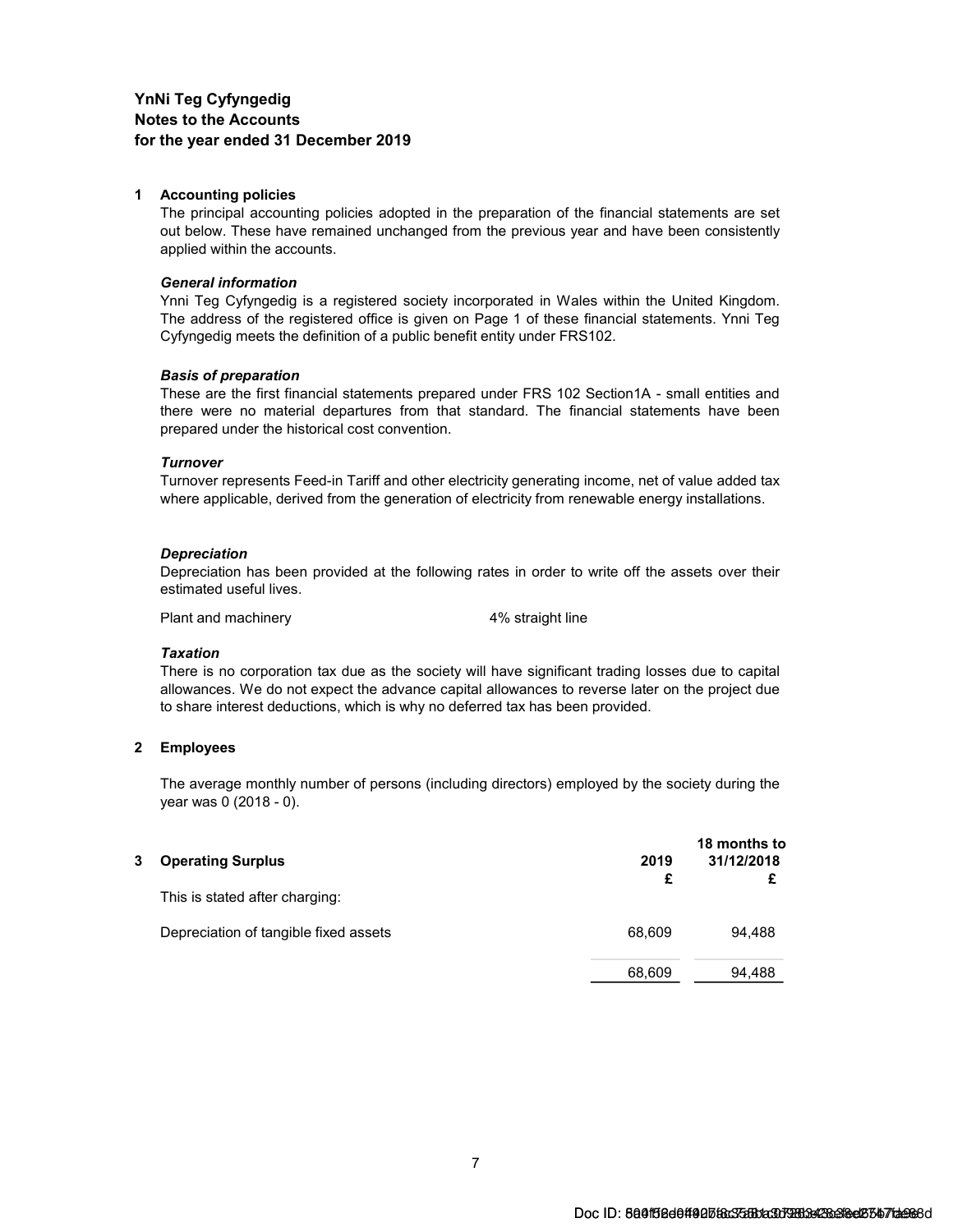| 4 | <b>Interest Payable</b>        | 2019<br>£ | 18 months to<br>31/12/2018<br>£ |
|---|--------------------------------|-----------|---------------------------------|
|   | Interest payable loans         | 83,848    | 153,424                         |
|   |                                | 83,848    | 153,424                         |
| 5 | <b>Tangible fixed assets</b>   |           | <b>Turbine</b><br>£             |
|   | Cost                           |           |                                 |
|   | At 1 January 2019<br>Additions |           | 1,667,431<br>45,080             |
|   | At 31 December 2019            |           | 1,712,511                       |
|   | <b>Depreciation</b>            |           |                                 |
|   | At 1 January 2019              |           | 94,488                          |
|   | Charge for the year            |           | 68,609                          |
|   | At 31 December 2019            |           | 163,097                         |
|   | Net book value                 |           |                                 |
|   | At 31 December 2019            |           | 1,549,414                       |
|   | At 31 December 2018            |           | 1,572,943                       |

The addition in the year is a performance bonus related to the purchase of the fully consented site. Calculation of the full performance bonus are yet to be finalised and the payment in 2019 was an interim payment for it. The final payment will be made once the calculation is finalised.

| 6 | <b>Debtors</b>                         | 2019<br>£ | 2018   |
|---|----------------------------------------|-----------|--------|
|   | Accrued Income                         | 50,637    | 57,910 |
|   | Prepaid expenses                       | 18.316    | 16,975 |
|   | VAT debtors                            |           | 21,813 |
|   | Other debtor                           | 161       |        |
|   | Loans to related parties (see note 11) | 20,500    | -      |
|   |                                        | 89.614    | 96.698 |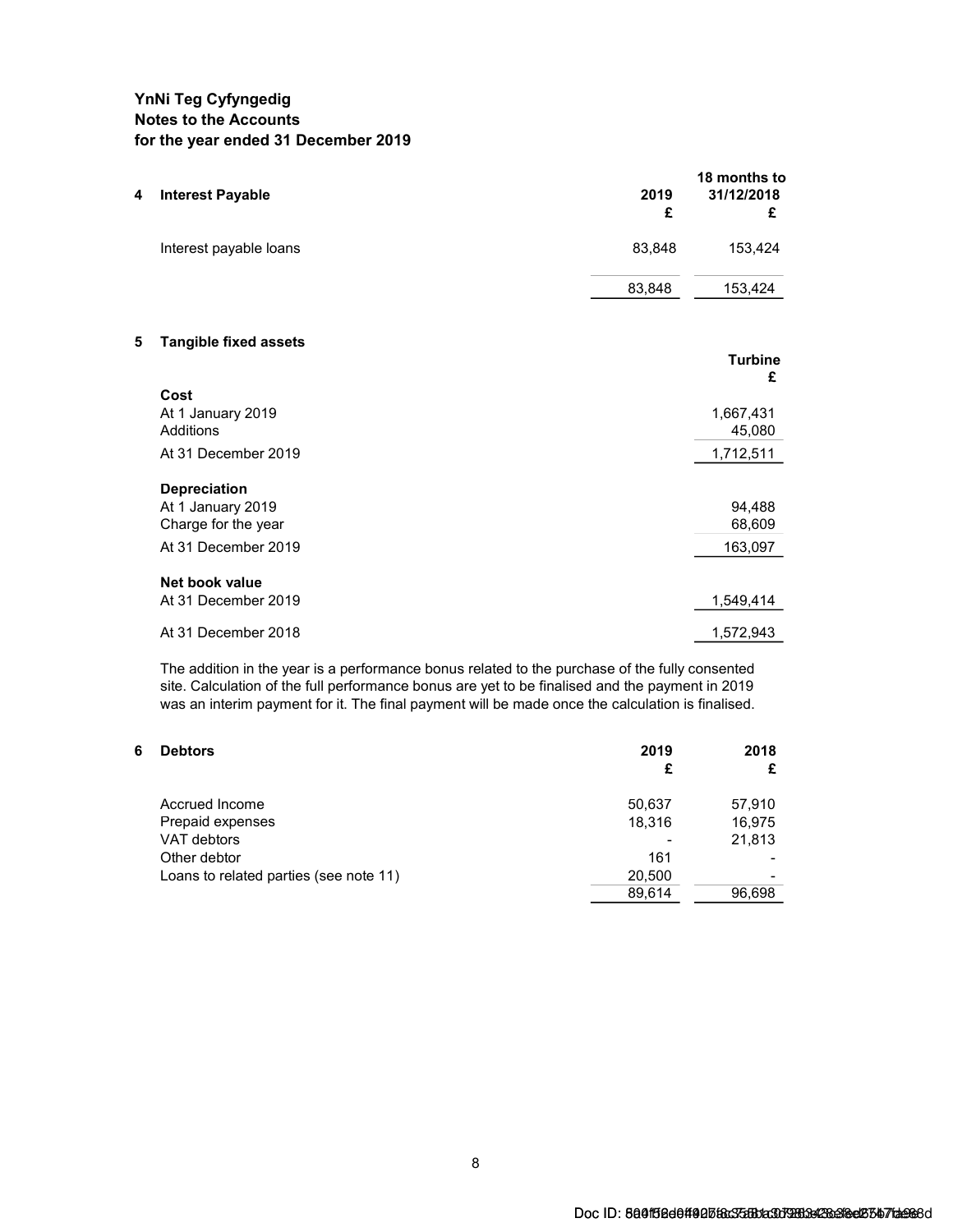| Creditors: amounts falling due within one year | 2019<br>£ | 2018    |
|------------------------------------------------|-----------|---------|
| Bank loans and overdrafts                      | 74.655    | 34,649  |
| Trade creditors                                | 6.168     | 6.121   |
| Accruals                                       | 10.460    | 10.401  |
| Other taxes and social security costs          | 7.077     |         |
| Other loans                                    | 108,965   | 108,965 |
|                                                | 207,325   | 160.136 |

During 2018 the society received 7 short term loans, included in Other loans. They all have the same terms apart from one which was repaid in full during the period. The interest is charged at 5% annual simple interest on the outstanding balance. The loan agreement has a minimum term of 12 months and a maximum term of 15 years. The balance outstanding at the year end is £108,965 (2018 £108,965).

| 8 | Creditors: amounts falling due after one year                  | 2019<br>£ | 2018<br>£ |
|---|----------------------------------------------------------------|-----------|-----------|
|   | Bank loans and overdrafts                                      | 695,541   | 1,289,298 |
|   | Bonds May 19                                                   | 206.100   |           |
|   | Bonds Oct 19                                                   | 209.450   |           |
|   |                                                                | 1,111,091 | 1,289,298 |
|   | Both bonds are for 10 years and will be repaid in 2029.        |           |           |
| 9 | Loans                                                          | 2019      | 2018      |
|   |                                                                | £         | £         |
|   | Bank loans and overdrafts include: include:                    |           |           |
|   | Instalments falling due for payment in one year or less        | 74,655    | 34,648    |
|   | Instalments falling due for payment between one and five years | 354,286   | 165,193   |
|   | Instalments falling due for payment after more than five years | 341,255   | 1,124,105 |
|   |                                                                | 770,196   | 1,323,946 |

The Society entered into a loan agreement with Development Bank of Wales in 2018. Interest is charged at 7% annual simple interest on the outstanding balance. The original loan agreement is for 20 years ending in 2037, but because of large one-off repayment the loan will now be repaid in 2028. The balance outstanding at the year end is £770,196 (2018 £1,323,946). The loan is secured on the assets of the society.

#### 10 Non-adjusting post balance sheet event

The directors have decided to pay 3.2% share interest to members of the society which will be paid in 2020 if agreed at the AGM.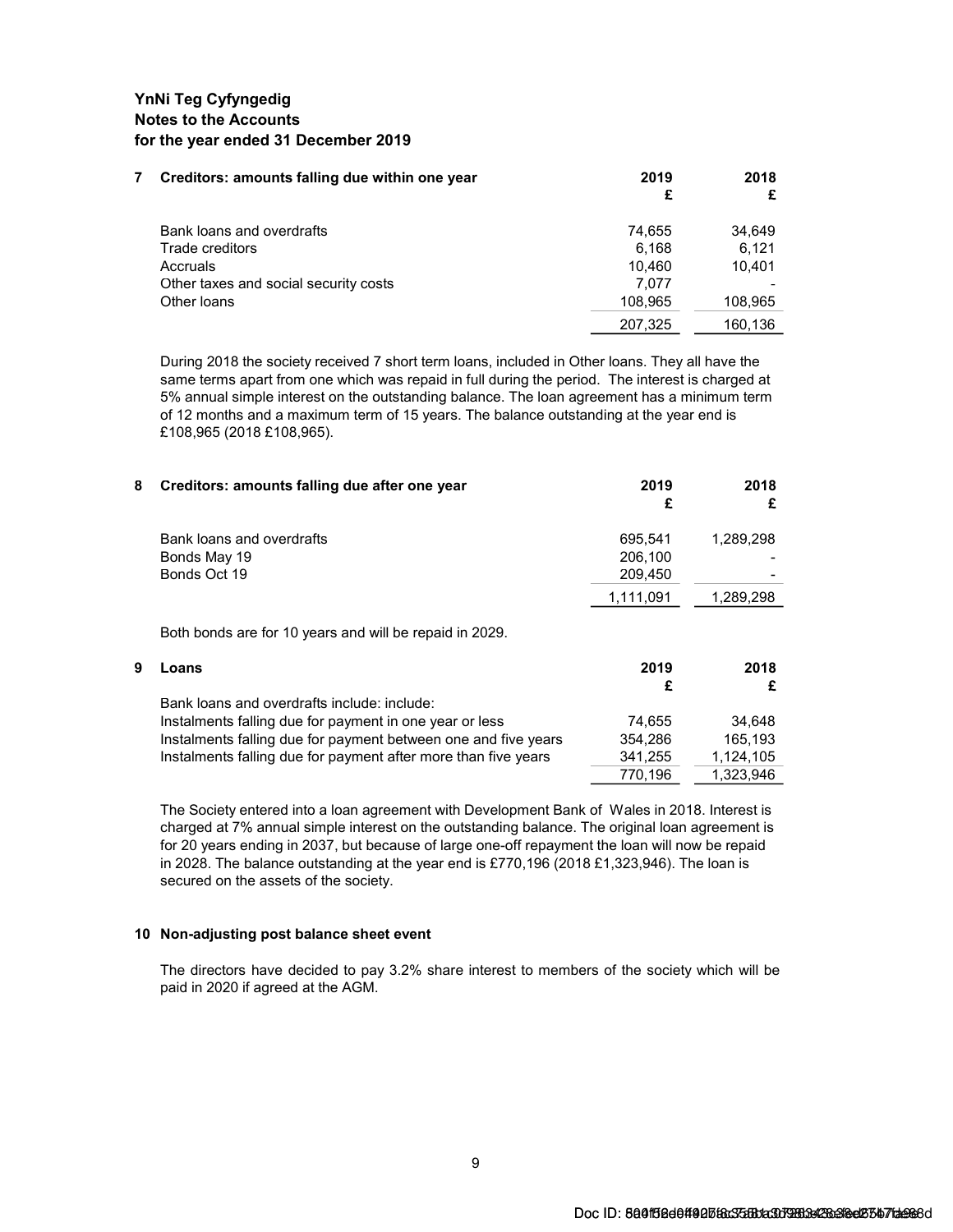#### 11 Related party transactions

#### Community Energy Wales

The Society has a related party relationship with Communty Energy Wales, a private limited company registered with the Companies House under the Companies Act 2006, registration No 8069668, having the following key management/common directors:

Jeremy Thorp Grant Peisley Robert Proctor

YnNi Teg Cyfyngedig have provided Community Energy Wales with a 0% loan during 2019.

|      |           | <b>Balance outstanding at</b><br>year end |
|------|-----------|-------------------------------------------|
|      | 2019<br>£ | 2018<br>£                                 |
| Loan | 20,000    | $\overline{\phantom{0}}$                  |

#### Ynni Newydd Cyfyngedig

The Society has a related party relationship with Ynni Newydd Cyfyngedig, a Co-operative registered with the FCA under the Co-operative and Communities Benefits Society Act 2014, registration No 8190 , having the following key management/common directors:

Jeremy Thorp Robert Proctor Grant Peisley Gareth Tucker

YnNi Teg Cyfyngedig have provided Ynni Newydd Cyfyngedig with a 0% loan during 2019.

|      |           | <b>Balance outstanding at</b> |  |
|------|-----------|-------------------------------|--|
|      | 2019<br>£ | 2018                          |  |
| Loan | 500       | $\blacksquare$                |  |

#### 12 Capital commiitments

A further performance related payment is due to the contractors who built the Wind Turbine. The exact amount of this is not yet known and so has not been provided in the accounts, however the directors believe it will be less than £50,000.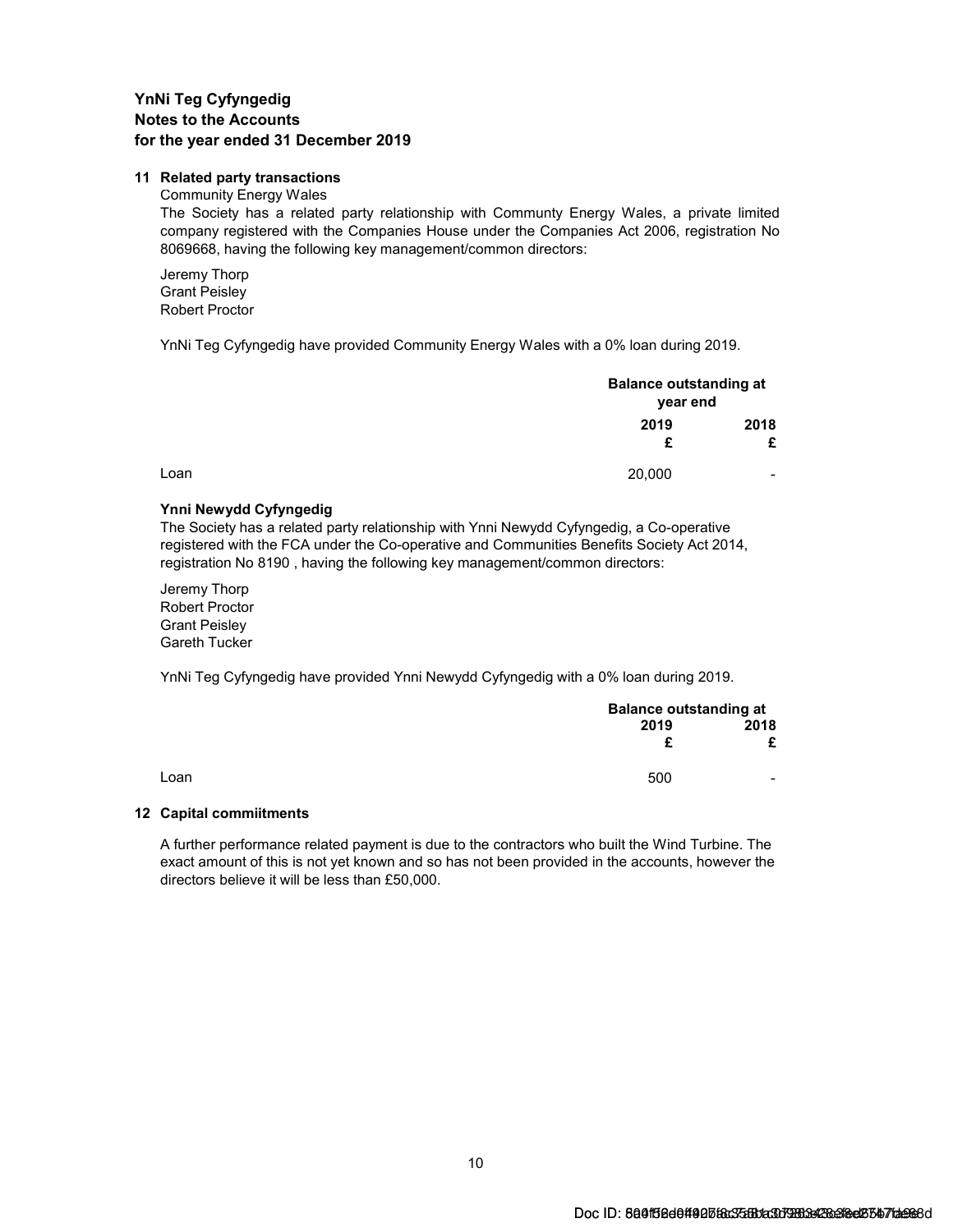### YnNi Teg Cyfyngedig Detailed Revenue Account for the year ended 31 December 2019

|                           | 2019<br>£ | 18 months to<br>31/12/2018<br>£ |
|---------------------------|-----------|---------------------------------|
| <b>Sales</b>              |           |                                 |
| Feed in tariff            | 111,683   | 157,454                         |
| <b>Electricity sales</b>  | 100,704   | 126,068                         |
| <b>Embedded Benefits</b>  | 26,862    | 25,253                          |
|                           | 239,249   | 308,775                         |
| <b>Cost of sales</b>      |           |                                 |
| Metering                  | 60        | 638                             |
| Input electric            | 1,441     | 1,952                           |
| Export admin charge       | 591       | 874                             |
| Monitoring                | 1,185     |                                 |
|                           | 3,277     | 3,464                           |
| <b>Operating expenses</b> |           |                                 |
| Travel and meeting costs  | 88        | 281                             |
| Rent                      | 16,919    | 22,590                          |
| Administrative charge     | 6,812     | 10,138                          |
| Insurance                 | 3,725     | 5,343                           |
| Postage                   | 37        | 6                               |
| Website costs             |           | 635                             |
| Subscriptions             | 607       | 2,640                           |
| Bank charges              | 792       | 1,454                           |
| <b>FEG Grant expenses</b> | 2,817     |                                 |
| Repairs and maintenance   | 22,707    | 38,112                          |
| Depreciation              | 68,609    | 94,488                          |
| <b>Community Fund</b>     |           | 15,000                          |
| Sundry expenses           | 188       | 492                             |
| Solicitors fees           |           | 2,777                           |
| Professional fees         | 11,650    | 16,828                          |
| Advertising and PR        | 394       | 33,402                          |
| Lease premium             | 50        | 83                              |
|                           | 135,395   | 244,269                         |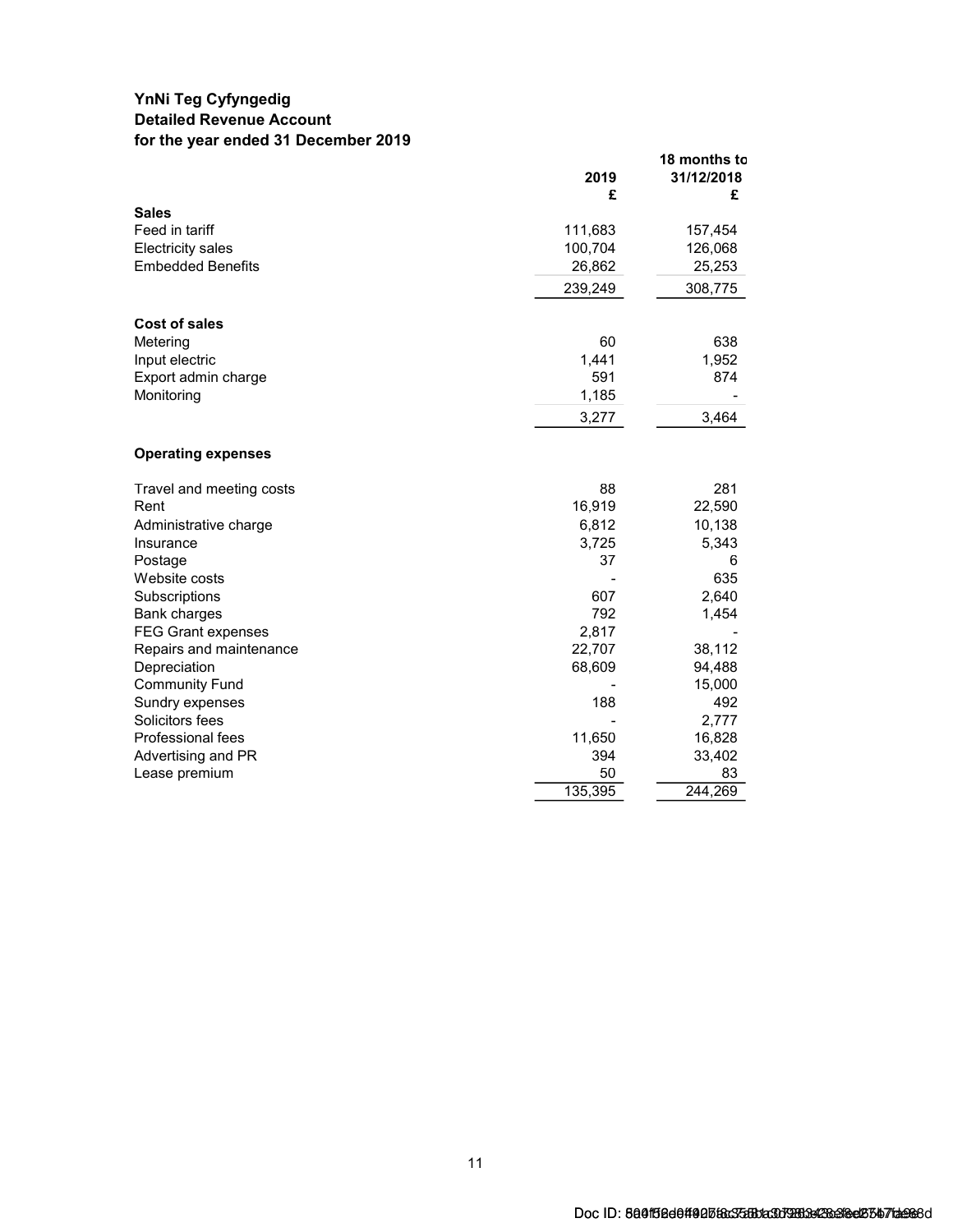# **V** HELLOSIGN

| <b>TITLE</b>                   | Ynni Teg 2019 Accounts                   |
|--------------------------------|------------------------------------------|
| <b>FILE NAME</b>               | Ynni Teg 2019 FINALISED accounts.pdf     |
| <b>DOCUMENT ID</b>             | 8041f2de492bac355ba3d98be28efed65b7de88d |
| <b>AUDIT TRAIL DATE FORMAT</b> | MM / DD / YYYY                           |
| <b>STATUS</b>                  | • Completed                              |

# Document History

| SENT              | 06 / 22 / 2020<br>13:34:06 UTC | Sent for signature to Jeremy Thorp (jeremy@sharenergy.coop),<br>Gareth Tucker (tuckergd@hotmail.com) and Robert Proctor<br>(robert@communityenergywales.onmicrosoft.com) from<br>admin@sharenergy.coop<br>IP: 79.65.169.224 |
|-------------------|--------------------------------|-----------------------------------------------------------------------------------------------------------------------------------------------------------------------------------------------------------------------------|
| $\circ$<br>VIEWED | 06 / 22 / 2020<br>15:42:13 UTC | Viewed by Jeremy Thorp (jeremy@sharenergy.coop)<br>IP: 91.84.90.103                                                                                                                                                         |
| 0)<br>VIEWED      | 06 / 24 / 2020<br>09:18:46 UTC | Viewed by Robert Proctor<br>(robert@communityenergywales.onmicrosoft.com)<br>IP: 150.143.38.136                                                                                                                             |
| 0<br>VIEWED       | 07 / 03 / 2020<br>11:48:53 UTC | Viewed by Gareth Tucker (tuckergd@hotmail.com)<br>IP: 2.25.242.197                                                                                                                                                          |
| <b>SIGNED</b>     | 06 / 22 / 2020<br>15:42:58 UTC | Signed by Jeremy Thorp (jeremy@sharenergy.coop)<br>IP: 91.84.90.103                                                                                                                                                         |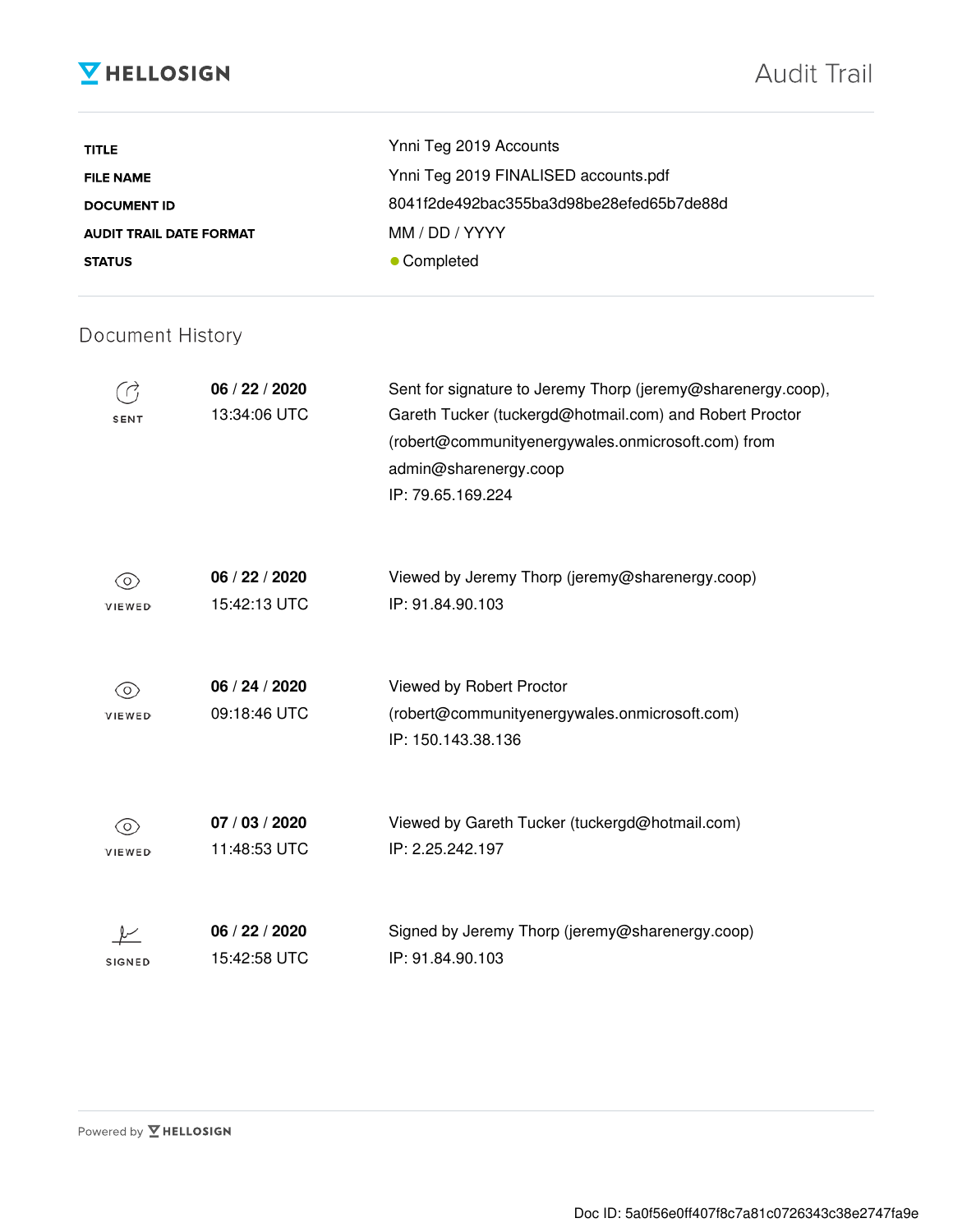# **V** HELLOSIGN

| <b>TITLE</b>                   | Ynni Teg 2019 Accounts                   |
|--------------------------------|------------------------------------------|
| <b>FILE NAME</b>               | Ynni Teg 2019 FINALISED accounts.pdf     |
| <b>DOCUMENT ID</b>             | 8041f2de492bac355ba3d98be28efed65b7de88d |
| <b>AUDIT TRAIL DATE FORMAT</b> | MM / DD / YYYY                           |
| <b>STATUS</b>                  | • Completed                              |

# Document History

| <b>SIGNED</b> | 06/24/2020<br>09:40:55 UTC     | Signed by Robert Proctor<br>(robert@communityenergywales.onmicrosoft.com)<br>IP: 150.143.38.136 |
|---------------|--------------------------------|-------------------------------------------------------------------------------------------------|
| <b>SIGNED</b> | 07/03/2020<br>11:51:08 UTC     | Signed by Gareth Tucker (tuckergd@hotmail.com)<br>IP: 2.25.242.197                              |
| COMPLETED     | 07 / 03 / 2020<br>11:51:08 UTC | The document has been completed.                                                                |

Powered by **Y** HELLOSIGN